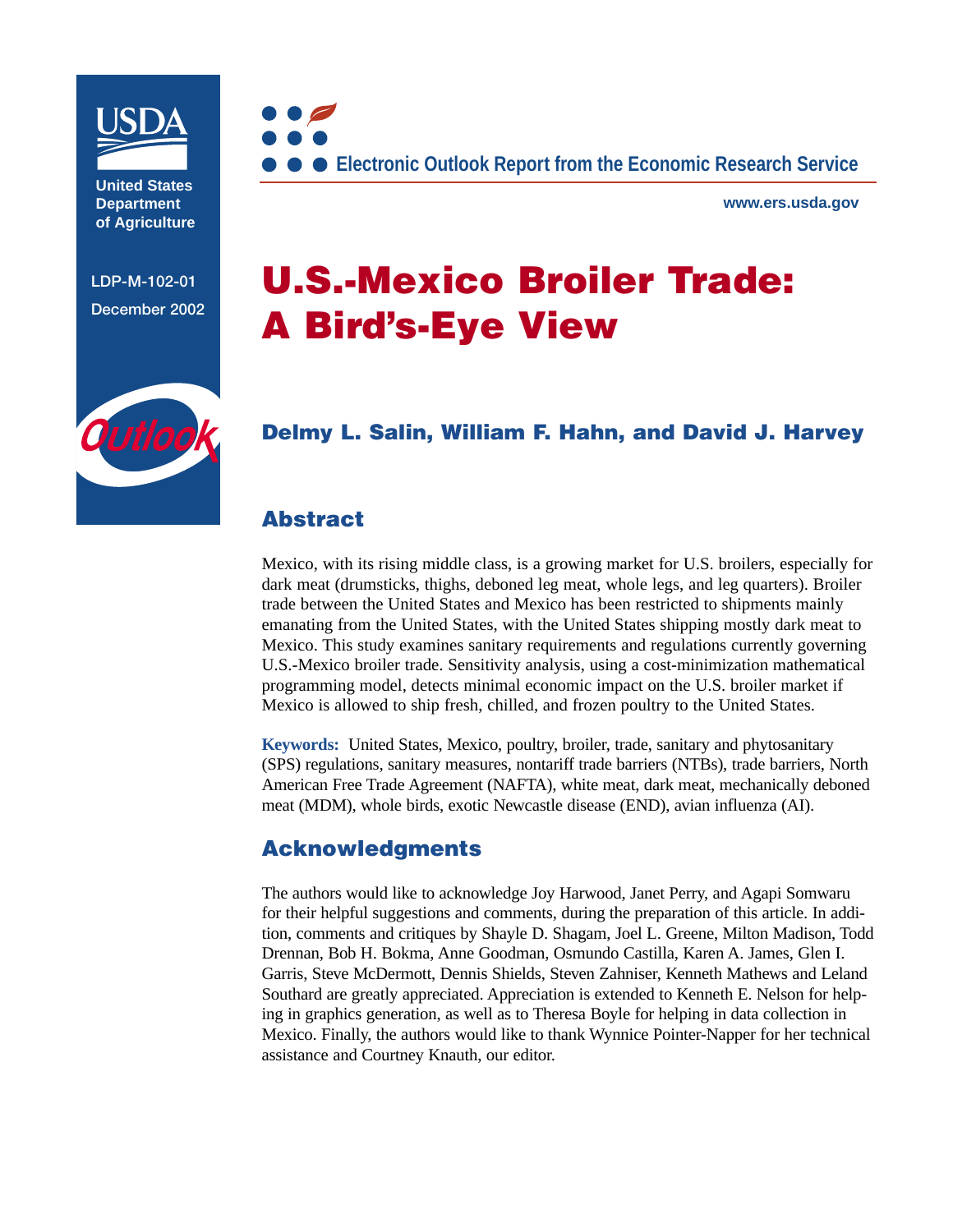# **Background**

Domestic broiler consumption in the United States is predominantly of white meat. In contrast, dark meat (drums, thighs, deboned leg meat, whole legs, and leg quarters) is preferred by consumers in most foreign markets, including Mexico. Foreign demand for dark meat has increased since the early 1990s, narrowing the price difference between white and dark meat (fig. 1). Breast meat, also called white meat, normally sells at a higher price than dark meat in the United States and Canada. Over the last 5 years, breast-bone-in meat has sold for, on average, about 80 cents per pound more than leg quarters. Chicken breasts represent slightly more than one-third of the bird's dressed weight, but they are worth two-thirds more than leg quarters (figs. 1 and 2).



### **Annual broiler price and quantity ratios, 1980-2001**



Exports include chicken feet.

Source: Economic Research Service, USDA.

Consumer preference in the United States for white poultry meat has been bolstered by marketing efforts by the poultry industry to convince consumers that white meat is a premium cut with low fat content, in keeping with a healthier diet. In addition, white chicken meat is relatively inexpensive compared with U.S.

#### Figure 2

#### **Breast meat represents more than one-third of the whole chicken carcass weight, 2001**



Source: Economic Research Service, USDA.

beef and pork. Moreover, white meat allows versatility in cooking, making it attractive to a population with diverse culinary preferences. Strong U.S. demand for white meat has enhanced opportunities both in the United States and abroad for value-added products from dark meat, such as ground chicken, chicken hot dogs, chicken sausages, chicken patties, and other fabricated dark meat products.

White and dark meat are produced in naturally fixed proportions in poultry production. This means that in producing and processing white meat, dark meat is generated, sometimes in more abundance than desired, given U.S. preferences. This has resulted in a condition referred to by T. O'Keefe as the "White-Dark Conundrum." These fixed proportions can differ in a given market from consumer preferences, which influence trade patterns. Mexico offers a unique market niche for addressing aspects of the white-dark conundrum. Due to its proximity and rising middle class, along with its consumer preference for dark meat, Mexico is an ideal trading partner for the U.S. broiler industry.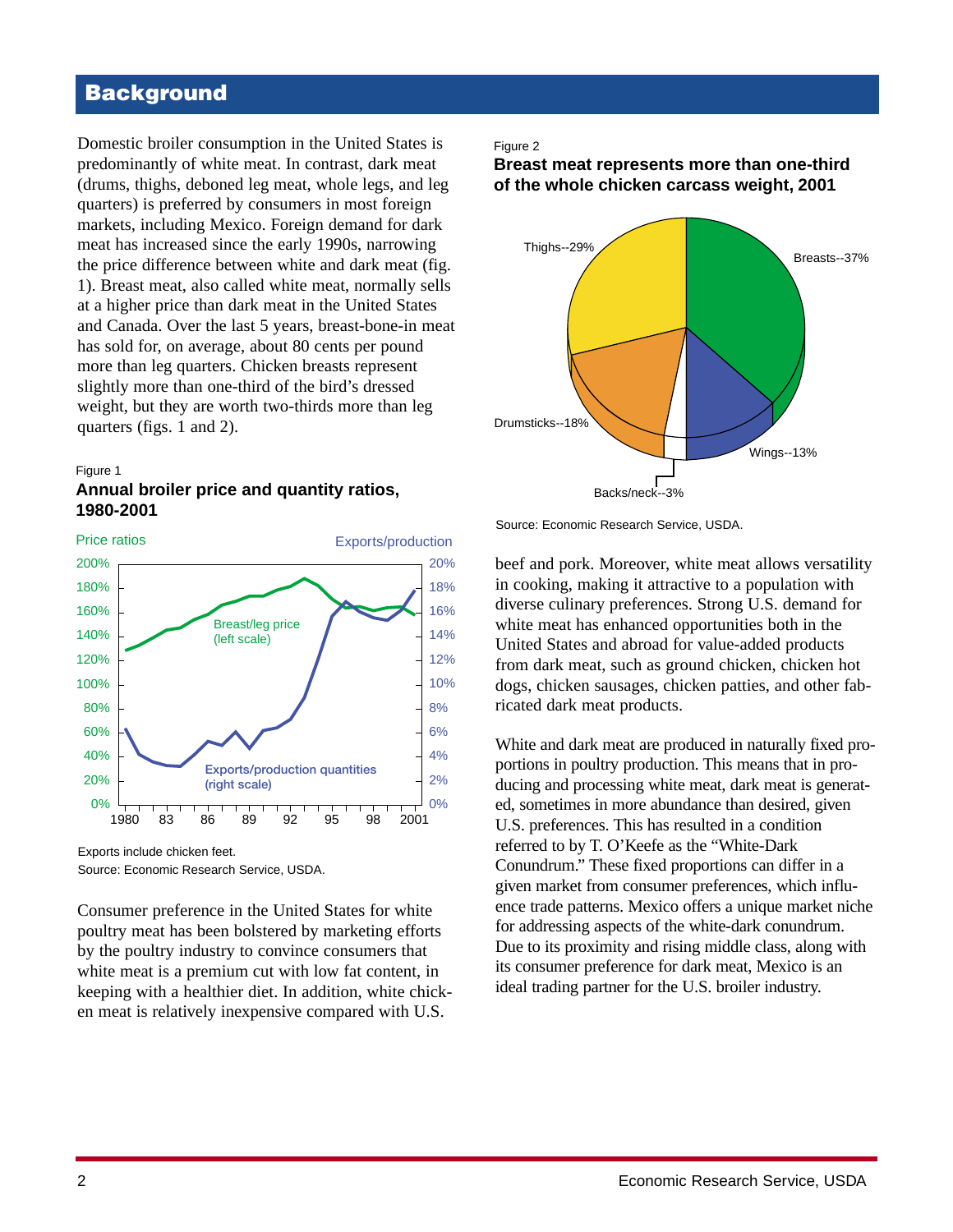### **Mexico: World's Third Largest Market for Broiler Exports**

Since 1997, eight countries have accounted on average for about 76 percent of total U.S. broiler exports, $<sup>1</sup>$  in</sup> volume and value. In terms of volume, Russia, Latvia, and Estonia combined represent the largest market for U.S. broiler exports (fig. 3), followed by China (including Hong Kong), Mexico, Japan, and Canada. In 2001, total broiler exports to Mexico amounted to 381 million pounds, valued at \$119 million, making it the third largest market for U.S. broiler exports by volume. This is an increase of 9 percent in quantity from the previous year and 88 percent more than in 1995, when the North American Free Trade Agreement (NAFTA) went into effect.

U.S. broiler exports to Mexico are concentrated mostly in lower-valued products such as leg quarters, ground chicken, and mechanically deboned meat (MDM). Fresh parts accounted for 44 percent of total broiler meat exported from the United States to Mexico in 2001 (fig. 4). Because fresh meat has a short shelf life, the United States exports fresh broiler meat mainly to nearby markets in the Western Hemisphere.

 $\overline{1}$  Including chicken feet.

#### Figure 3 **Mexico is the third largest U.S. broiler export market by volume**

Percent



Source: Economic Research Service, USDA.

#### Figure 4

**Fresh parts accounted for 44 percent of U.S. exports to Mexico, 2001**



Source: Economic Research Service, USDA.

Mexico's real GDP in 2000 was almost \$372 billion (1990 dollars) and is expected to rise to nearly \$545 billion in 2010 (USDA, 2002). The rate of growth of per capita GDP accelerated from just under 2 percent over the last decade to over 3 percent in 2002. Although Mexico's total population is predicted to reach almost 115 million by 2010, the rate of growth will be slower than in the previous decade (figs. 5 and 6), transforming the age structure of the Mexican population.

In general, as income increases above subsistence levels, consumers diversify their diets and purchase more meat and dairy products along with processed products (USDA, 2001). It is expected that a shift toward a greater proportion of meat protein will occur in Mexican diets as the country's economic development takes place. Mexico shows great potential for further growth in broiler consumption. Geographic location and a liberalization of trade restrictions due to NAFTA, along with strong consumer demand for dark poultry meat products in Mexico, make the Mexican market attractive for U.S. poultry producers.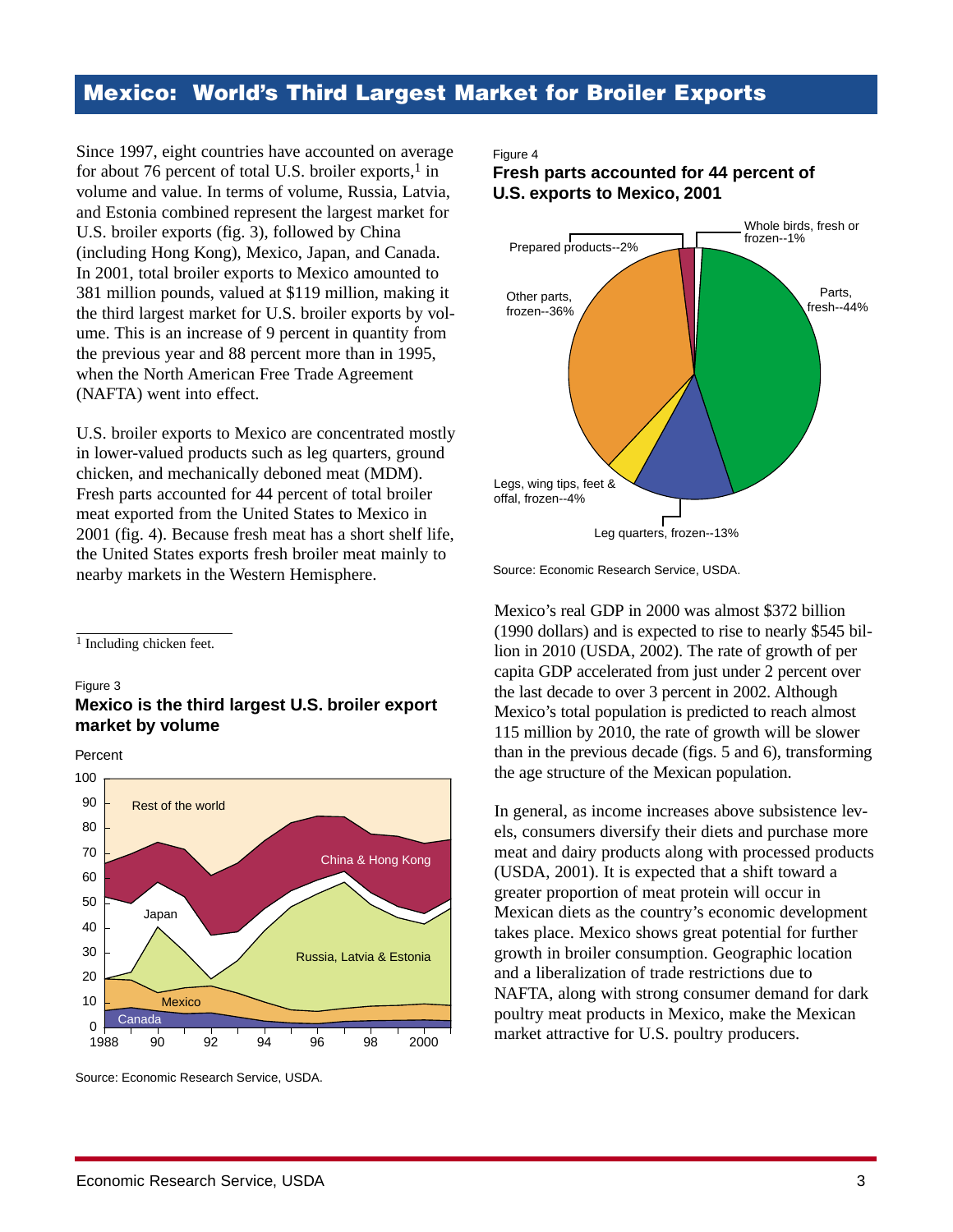#### Figure 5

### **Mexican real GDP is expected to increase by almost 47 percent in the next decade**



Source: Economic Research Service, USDA.

#### Figure 6

### **Mexico's GDP per capita rebounds while population growth rate decreases**

Rate of growth (percent)



Source: Economic Research Service, USDA.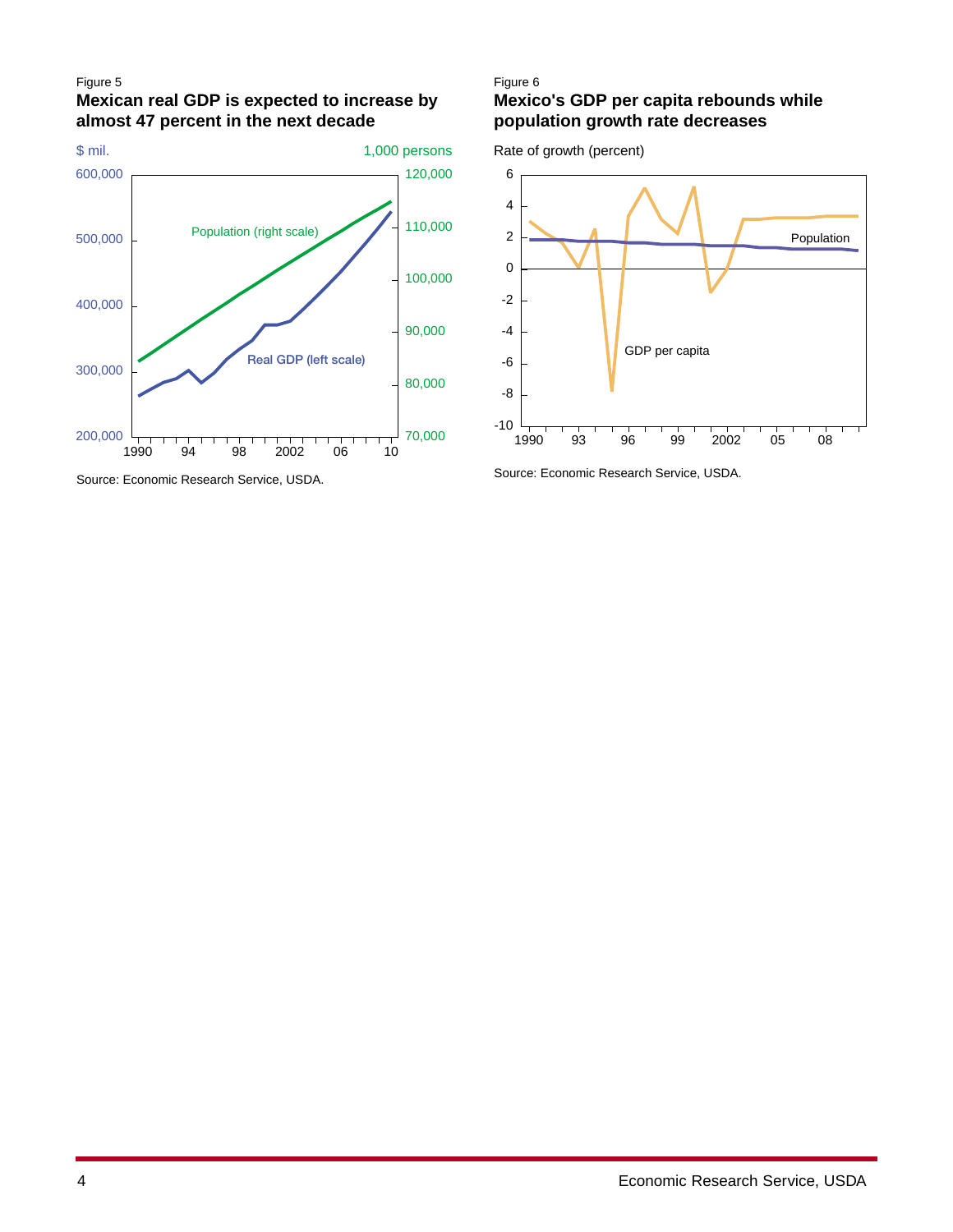### **Economics Underlying U.S.-Mexico Broiler Trade**

The profitability of chicken processing depends on the difference between the total sales value of meat products and byproducts and the costs of raising, slaughtering, and processing. The value of white meat parts relative to dark meat parts is not determined only by the supply side of the market; consumer demand ultimately determines the relative value of the parts.

The different poultry preferences in Mexico and the United States can be advantageous to both trading partners. The U.S. market places a much higher premium on white meat. Even if U.S. and Mexican producers could provide whole chickens at the same cost, differences in each country's consumer tastes could complement its poultry production. This would lead to opportunities for profitable trade in chicken parts in both countries. Furthermore, as chicken parts are jointly produced, differences in tastes can drive trade even if there are no differences in overall costs.

Sanitary regulations in the poultry industry are nontariff trade barriers (NTBs) that restrict trade flows of poultry parts and products for health and safety reasons. These rules, regulations, and standards play an important role in determining the poultry trade between the United States and Mexico. After the expi-

ration of the tariff and quota restrictions allowed under NAFTA on December 31, 2002, NTBs to U.S.- Mexican poultry trading will still prevail and affect trade. Since October 1999, Mexico has been eligible to export processed poultry (for example, canned or cooked) to the United States, but not freshly slaughtered poultry products.

At present, Mexico is petitioning USDA's Food Safety and Inspection Service (FSIS) <*[http://www.fsis.usda.](http://www.fsis.usda.gov/index.htm) [gov/index.htm](http://www.fsis.usda.gov/index.htm)*> for certification to export fresh, chilled, and frozen poultry to the United States (USDA, FSIS, International Policy Staff, 2002). In addition, Mexico requested that the Animal and Plant Health Inspection Service (APHIS) <*<http://www.aphis.usda.gov/>*> consider additional Mexican states to be declared relatively low risk of transmitting exotic Newcastle disease (END) (USDA, APHIS, National Center for Import and Export, 2002). Changes in the eligibility of Mexico poultry exports might result in potentially different trade patterns between the United States and Mexico. This study presents in a nutshell the sanitary requirements and regulations currently governing poultry trade between the United States and Mexico and then analyzes the possible economic impact if Mexico is allowed to ship fresh, chilled, and frozen broiler products to the United States.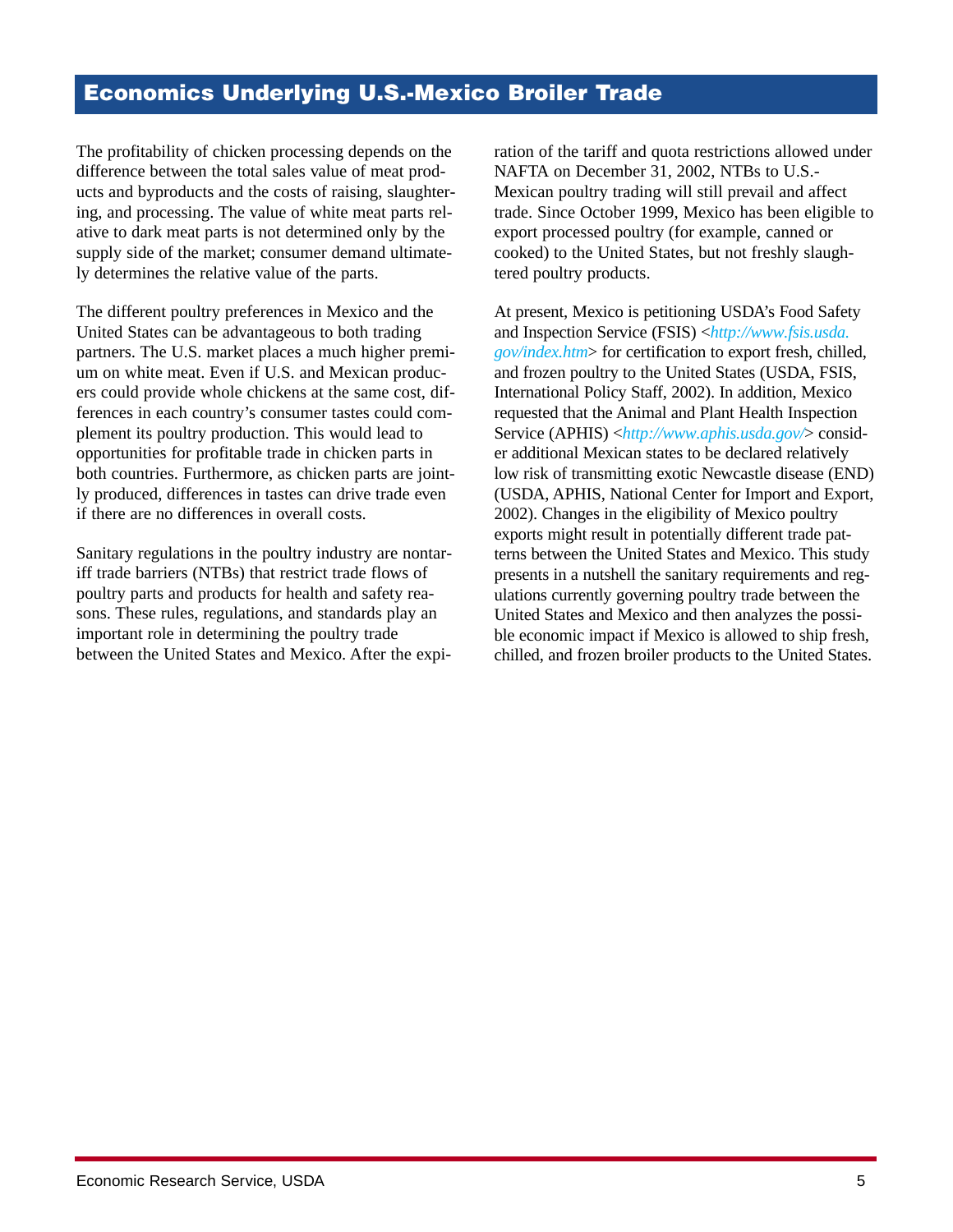# **United States Sanitary Regulatory Environment**

Sanitary and phytosanitary (SPS) measures are impediments to trade, affecting both its flow and magnitude. Therefore, it is crucial to understand the poultry sanitary regulations that govern U.S.-Mexico poultry trade in order to comprehend this unique situation and to assess the economic impacts of changes in trade flows.

The U.S. Department of Agriculture (USDA)<sup>2</sup> <*<http://www.usda.gov/>*> is responsible for providing the Nation with safe and affordable food. Within this mission, the agency's responsibilities have been divided, with APHIS responsible for protecting America's animal and plant resources, while FSIS is charged with protecting public health by regulating meat, poultry, and egg products. Broiler trade between the United States and Mexico has been restricted to shipments mainly emanating from the United States. Low production costs for broilers in the United States, high demand for dark poultry meat in Mexico, and animal diseases and food safety regulations in both countries contribute to this one-way flow of goods.

<sup>2</sup> *The Food and Drug Administration* protects public health and regulates food, medical devices, biologics, animal feed, and drugs, cosmetics, and radiation-emitting products, but is not covered in this study.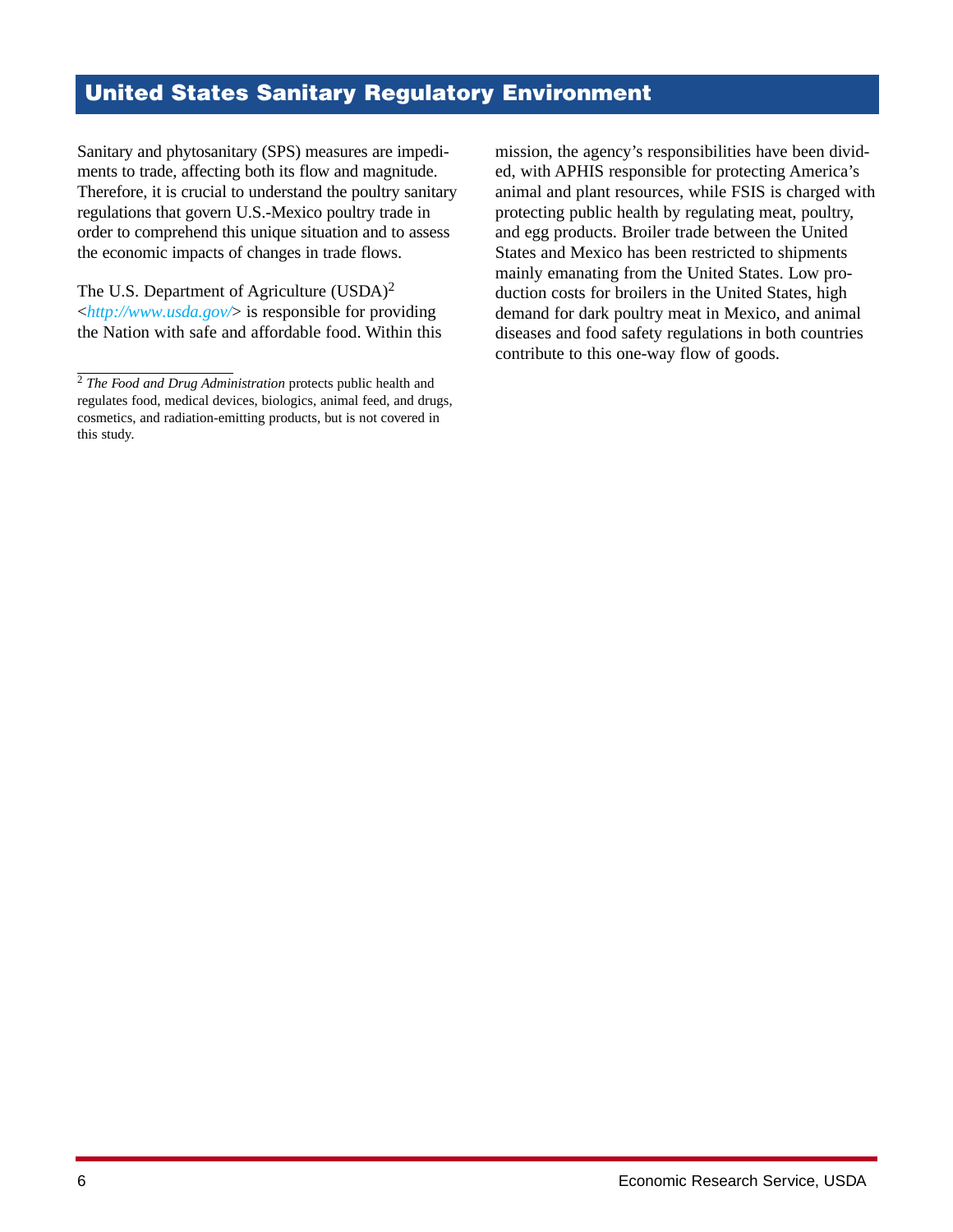#### **Infectious Avian Diseases that Constrain Poultry Trade**

The International Organization for Epizootics (OIE) classifies transmissible animal diseases into two lists, A and B. List A contains "the list of transmissible diseases which have the potential for very serious and rapid spread, irrespective of national borders, which are of serious socioeconomic or public health consequence and which are of major importance in the international trade of animals and animal products."

List B includes "the list of transmissible diseases which are considered to be of socio-economic and/or public health importance within countries and which are significant in the international trade of animals and animal products."

Newcastle disease (ND) and highly pathogenic avian influenza (HPAI), described below, are two highly infectious diseases that restrict poultry trade.

**Newcastle disease** is a contagious viral infection, often causing fatal respiratory and nervous disorders in fowl. The virus is readily transmitted by contaminated equipment or clothing and frequently all birds in a flock become infected within 3 to 4 days after exposure. This respiratory disease begins with nasal discharge, breathing difficulty, gasping, and sneezing. In younger birds, these symptoms may be followed by nervous symptoms such as wing and leg paralysis and head and neck twisting. Nervous disorders are rare in older birds, and in turkeys the symptoms are less severe.

Newcastle disease is caused by different strains of a virus. The milder strain causes "mesogenic" Newcastle disease, whereas the most severe strain causes viscerotropic velogenic Newcastle disease, more commonly referred to as "**exotic Newcastle disease (END)**." According to APHIS, "END is probably one of the most infectious diseases of

poultry in the world." This disease is so virulent that many birds die without showing any clinical signs. Bird death rate can occur at almost 100 percent in unvaccinated poultry flocks; it can infect and cause death even in vaccinated poultry. There is no treatment for Newcastle disease. However, repeated vaccination of young chickens is the recommended method for preventing its spread. For more information, see the Web sites of the Animal and Plant Health Inspection Service (APHIS) *<[http://www.](http://www.aphis.usda.gov/oa/pubs/avianflu.html) [aphis.usda.gov/oa/pubs/avianflu.html>](http://www.aphis.usda.gov/oa/pubs/avianflu.html)* and the Mississippi State University Extension Service *<[http://msucares.com/](http://msucares.com/poultry/diseases/diseases.html) [poultry/diseases/diseases.html>](http://msucares.com/poultry/diseases/diseases.html)*.

**Avian influenza** is a virus that can infect all fowl. There are many strains of the virus, which are classified as low pathogenic (LPAI) or highly pathogenic (HPAI) based upon the severity of the illness that they cause. Some LPAI viruses can mutate into highly pathogenic forms under field conditions. HPAI is extremely infectious and often fatal, striking quickly without any early warning signs. Once established, it spreads rapidly. Infected birds show signs of nasal discharge, coughing, sneezing, diarrhea, decreased egg production, lack of energy and appetite, or sudden death without clinical signs.

The disease is spread by direct contact among the birds, as well as from contaminated equipment and clothing. Migratory fowl have often been implicated as carriers of the virus. Thorough cleaning and decontamination of all facilities, equipment, and clothing, as well as quarantine measures, are the recommended means of preventing the spread of this highly contagious disease. For additional information, see the Animal and Plant Health Inspection Service (APHIS) *[<http://www.aphis.usda.gov/oa/pubs/](http://www.aphis.usda.gov/oa/pubs/avianflu.html) [avianflu.html>](http://www.aphis.usda.gov/oa/pubs/avianflu.html)*.

| List A-major importance in the<br>international trade of animals and animal products | List B-significant in the international trade of animals and<br>animal products |
|--------------------------------------------------------------------------------------|---------------------------------------------------------------------------------|
| Highly pathogenic avian influenza                                                    | Avian infectious bronchitis                                                     |
|                                                                                      | Avian infectious laryngotracheitis                                              |
| Newcastle disease                                                                    | Avian tuberculosis                                                              |
|                                                                                      | Duck virus hepatitis                                                            |
|                                                                                      | Duck virus enteritis                                                            |
|                                                                                      | Fowl cholera                                                                    |
|                                                                                      | Fowl pox                                                                        |
|                                                                                      | Fowl typhoid                                                                    |
|                                                                                      | Infectious bursal disease (Gumboro disease)                                     |
|                                                                                      | Marek's disease                                                                 |
|                                                                                      | Avian mycoplasmosis (M. gallisepticum)                                          |
|                                                                                      | Avian chlamydiosis                                                              |
|                                                                                      | Pullorum disease                                                                |

#### **OIE Classification of Poultry Diseases, 2002**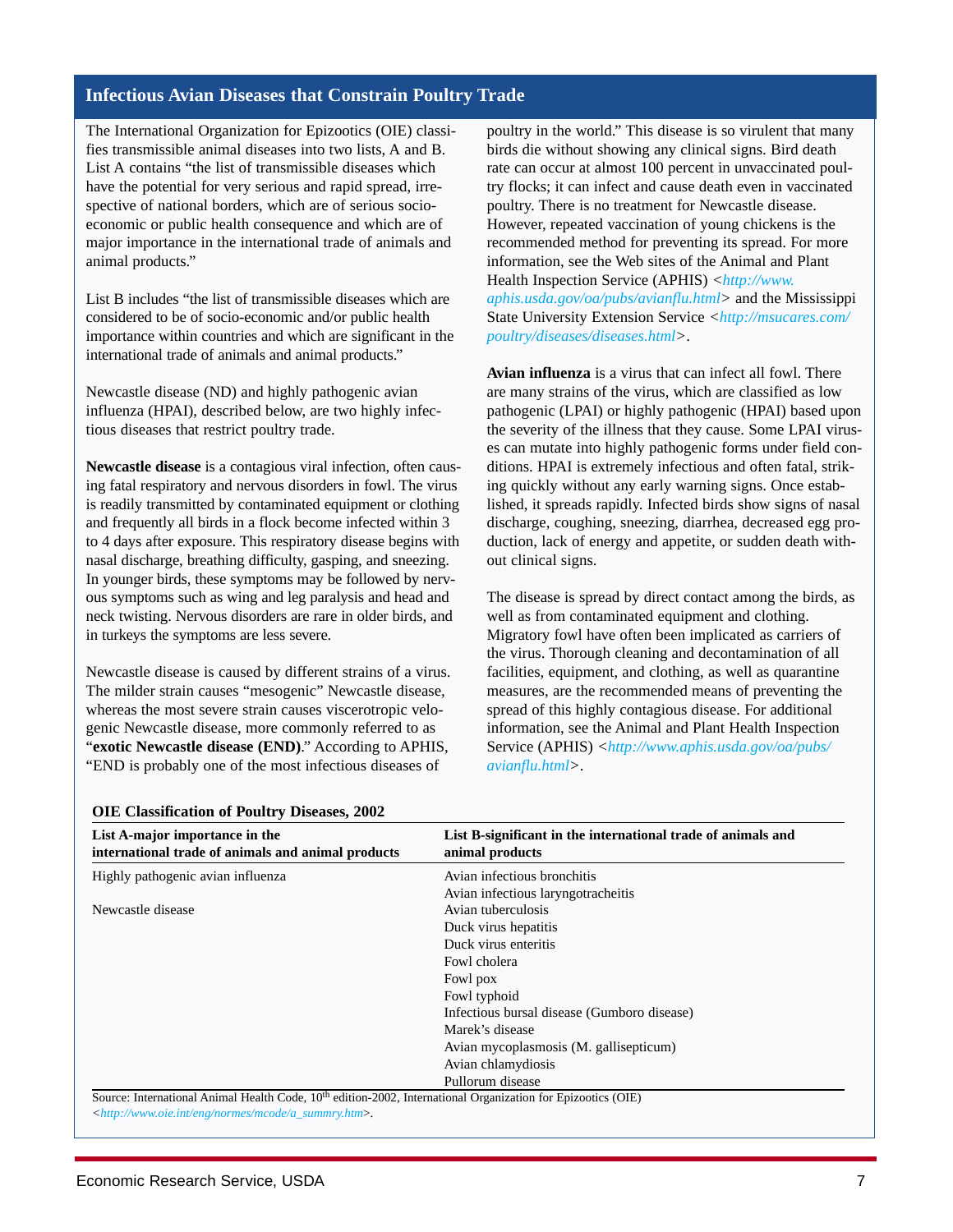# **APHIS Requirements**

To be in compliance with international trade agreements, APHIS has developed standards for protecting the Nation's animal and plant resources by regulating imports on a regional basis rather than on countrybased import restrictions.  $END<sub>1</sub><sup>3</sup>$  the primary poultry disease affecting Mexican exports to the United States, is considered by APHIS to exist in all but 18 regions of the world (table 1).

Any poultry carcasses or products of poultry carcasses that originate in a free-of-END region (table 1), but are processed (cut, packaged, and/or cooked) in a region where END exists, are subject to the restrictions summarized in table 2. Therefore, if at any time in the originating or processing of birds or poultry products are exposed to a disease-existing region, the carcasses are restricted as if they originated from a region not eligible to export fresh meat.

In 1997, APHIS amended its regulations to recognize disease-free regions or zones within a country or to apply restrictions to those zones to mitigate risk from disease transmission. The zones are defined after an evaluation of the risk by APHIS. APHIS has evaluated the Mexican states of Sonora and Sinaloa and considers the risk from END transmission from these regions to be relatively low. Moreover, APHIS has identified restrictions that are sufficient to mitigate risk from fresh poultry meat (table 3). As can be seen, the rules are specific and confine the rearing of birds destined for the United States, as well as their slaughter, to Sinaloa and Sonora. If those regions comply with APHIS restrictions and Mexico becomes eligible to export fresh poultry to the United States, Mexican processors in these two states can export fresh, chilled, and frozen poultry meat to the United States.

Poultry product shipments from Mexico to the United States are subject to APHIS co-mingling rules. Comingling rules require that the processing plants in Sinaloa and Sonora be shut down, cleaned, and disinfected both before and after the processing of any poultry products that originate in other states and are to be shipped to the United States. In addition, any meat sold in the United States must be inspected by FSIS to certify that it meets U.S. safety requirements. Currently, there are five poultry processing plants in Mexico that are certified by the Government of Mexico to export to the United States (fig. 7). These plants can export processed (can or cooked) poultry products only from birds that are either slaughtered in the United States or in another country approved to export slaughtered poultry to the United States.

| <b>Regions</b>                                               | Disease-free countries                                                                                                                                                       |  |
|--------------------------------------------------------------|------------------------------------------------------------------------------------------------------------------------------------------------------------------------------|--|
| Europe                                                       | Denmark, Finland, France, Great Britain (England, Scotland, Wales,<br>and the Isle of Man), Greece, Iceland, Luxembourg, Republic of Ireland,<br>Spain, Sweden, Switzerland. |  |
| Others                                                       | Australia, Fiji, New Zealand, Canada, Chile, Costa Rica, United States.                                                                                                      |  |
| All other regions are considered to contain these pathogens. |                                                                                                                                                                              |  |
|                                                              |                                                                                                                                                                              |  |

**Table 1—Regions declared by APHIS to be free of exotic Newcastle disease (END)**

Source: National Archives of Records Administration, Code of Federal Regulations, Title 9, Vol. 1, Chapter 1, Section 94.6, January 1, 2002.

<sup>3</sup> Other import regulations (in either the United States or Mexico) regarding contamination of poultry products with food-borne human pathogens such as *Salmonella enteriditis* and *Salmonella typhimurium* (neither contained in List A or B) are not be discussed in this study.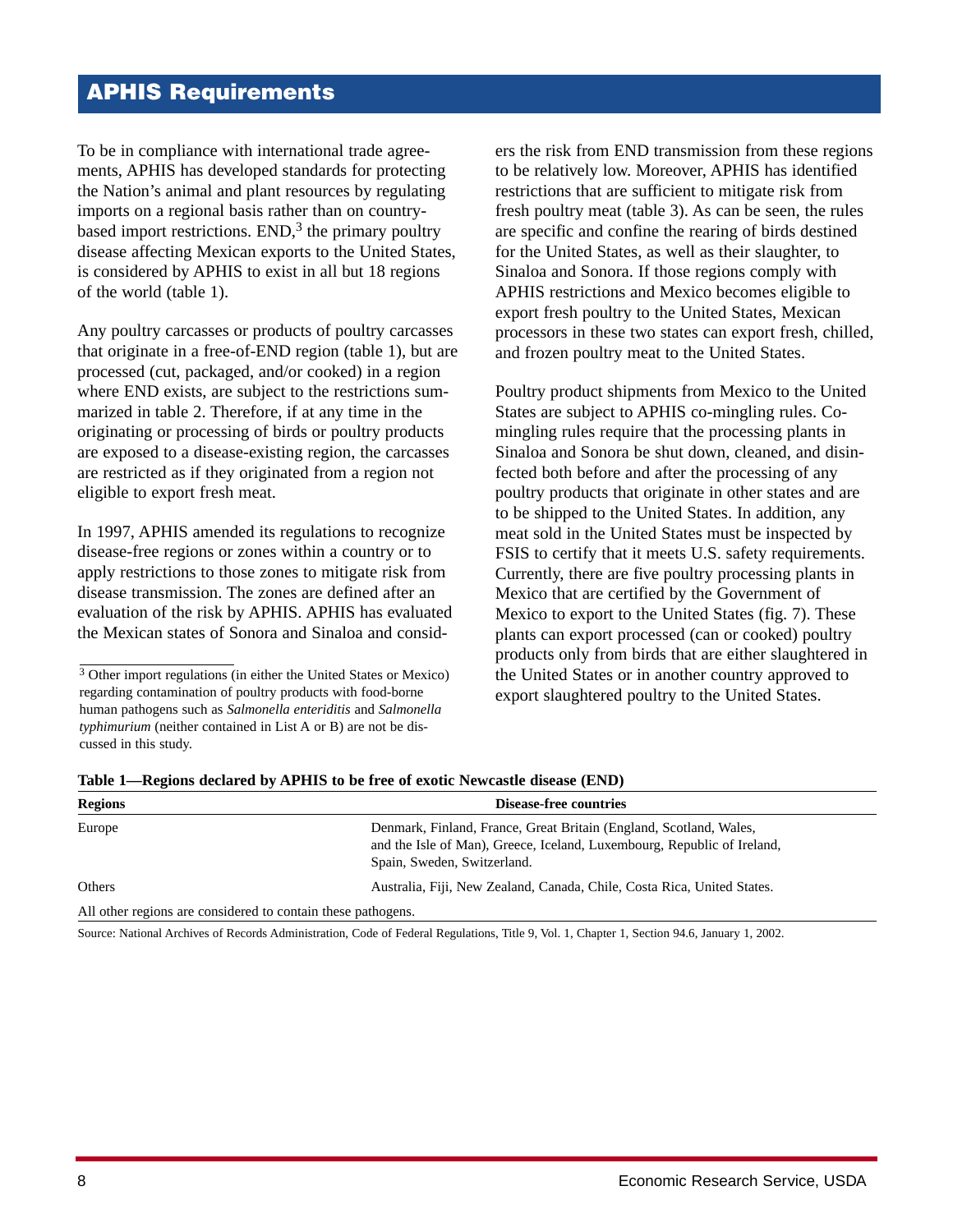#### **Table 2—APHIS guidelines for shipment of all poultry and poultry products to the United States: Origin in disease-containing regions or exposure to disease-containing regions**

| <b>Description</b>                   | <b>Requirements</b>                                                                                                                                                                                                                     |  |  |
|--------------------------------------|-----------------------------------------------------------------------------------------------------------------------------------------------------------------------------------------------------------------------------------------|--|--|
| Shipment to approved establishments  | Shipment of eviscerated game birds with heads and feet removed is allowed.                                                                                                                                                              |  |  |
|                                      | Carcasses or products of poultry and game birds can be shipped to any museums,<br>educational institutions, or other establishments that have demonstrated that they<br>can properly process and disinfect material.                    |  |  |
|                                      | Poultry and game bird carcasses, parts, and products can be shipped if sealed in airtight<br>containers and commercially cooked after packing to insure shelf stability without<br>refrigeration.                                       |  |  |
|                                      | Carcass, parts or products of poultry, game birds or other birds may be imported if<br>thoroughly cooked and if inspected by a USDA representative at the port of arrival.                                                              |  |  |
|                                      | Poultry originating in a Newcastle disease-free area but processed in a disease-<br>existing area can be imported if shipped in sealed containers that show no sign of<br>tampering and are accompanied by an authorized certification. |  |  |
|                                      | Poultry products can be prepared only in approved establishments.                                                                                                                                                                       |  |  |
| <b>Handling</b>                      | Processing facilities in regions where END exists:                                                                                                                                                                                      |  |  |
|                                      | -May not receive or handle live poultry.                                                                                                                                                                                                |  |  |
|                                      | -Must keep records that are available to USDA inspectors.                                                                                                                                                                               |  |  |
|                                      | -May process carcasses or parts if:                                                                                                                                                                                                     |  |  |
|                                      | All utensils used in processing are cleaned and disinfected between processing poultry<br>$\bullet$<br>from END regions and END-free regions.                                                                                           |  |  |
|                                      | Products destined for the U.S. are kept separate and not co-mingled during processing.<br>$\bullet$                                                                                                                                     |  |  |
|                                      | U.S.-destined exports are packed in clean, new packaging.                                                                                                                                                                               |  |  |
|                                      | There is proper certification that no cross contamination has occurred.                                                                                                                                                                 |  |  |
| <b>Cooperative Service Agreement</b> | Whereby operators of processing facilities pay all expenses incurred by APHIS in<br>inspecting the establishment. APHIS anticipates that inspections will occur once a year.                                                            |  |  |
| Shipment to the U.S.                 | Shipments from the region where the product was processed must be in closed containers<br>sealed with serially numbered seals applied by an official of the national government of<br>that region.                                      |  |  |

Source: National Archives of Records Administration, Code of Federal Regulations, Title 9, Vol. 1, Chapter 1, Section 94.6, January 1, 2002.

| <b>General requirements</b>                                                                               | <b>Specific requirements</b>                                                                                                                                                                                                                                                                                                                                                                                                                                                                                                                                                                                                                                                                                                                                                                                                                                                                            |
|-----------------------------------------------------------------------------------------------------------|---------------------------------------------------------------------------------------------------------------------------------------------------------------------------------------------------------------------------------------------------------------------------------------------------------------------------------------------------------------------------------------------------------------------------------------------------------------------------------------------------------------------------------------------------------------------------------------------------------------------------------------------------------------------------------------------------------------------------------------------------------------------------------------------------------------------------------------------------------------------------------------------------------|
| Poultry meat and products must be.<br>derived from birds born and raised in<br>Sinaloa or Sonora, Mexico: | Must be slaughtered, and if processed, in Sinaloa or Sonora, Mexico.<br>Slaughter plant must be federally inspected.<br>Slaughter must be under supervision of Mexican Government veterinarian.<br>Slaughter plant must be approved to export to the United States.<br>Poultry products must be processed in federally inspected processing plants in Sinaloa<br>or Sonora, Mexico under the supervision of a full-time salaried Mexican Government<br>veterinarian.<br>Poultry meat or products must not have been in contact with poultry from any state in<br>$\bullet$<br>Mexico other than Sinaloa or Sonora.<br>Poultry product shipments to the United States shall not pass through any state in<br>Mexico other than Sinaloa or Sonora unless shipping containers bear intact serially<br>numbered seals applied at federally inspected slaughter plant by Mexican Government<br>veterinarian. |

#### **Table 3—APHIS guidelines for importing poultry meat and products from Mexico to the United States**

Source: National Archives of Records Administration, Code of Federal Regulations, Title 9, Vol. 1, Chapter 1, Section 94.6, January 1, 2002.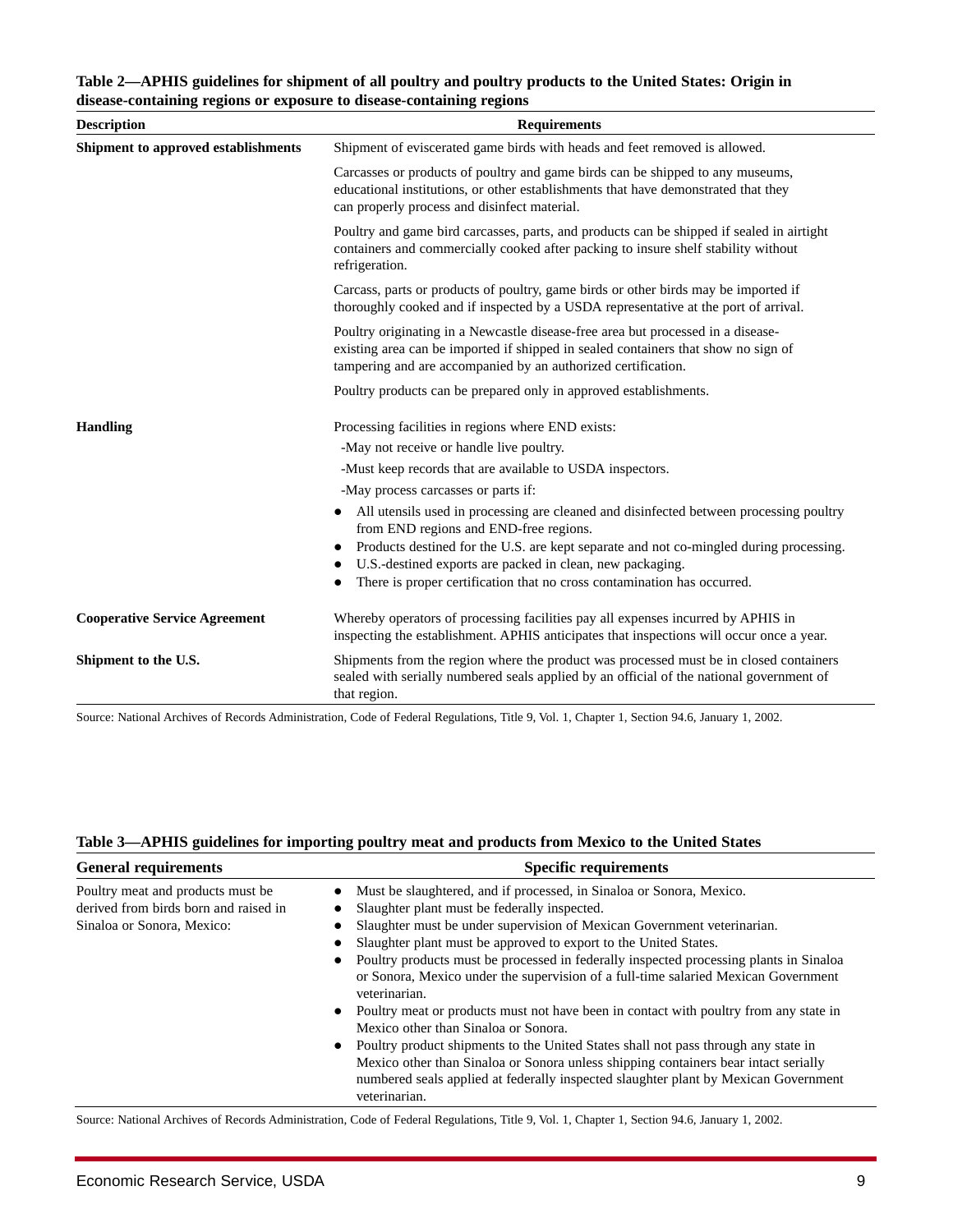#### Figure 7

**Number of poultry plants eligible for export of processed poultry to the United States\* and Mexican States with low risk of transmitting exotic Newcastle disease (END)\*\***



\*USDA, FSIS--International Policy Staff, Personal Communication, August 26, 2002. \*\*Code of Federal Regulations, Title 9, Vol. 1, Chap. 1, Section 94.22, January 1, 2002.

Source: Economic Research Service, USDA.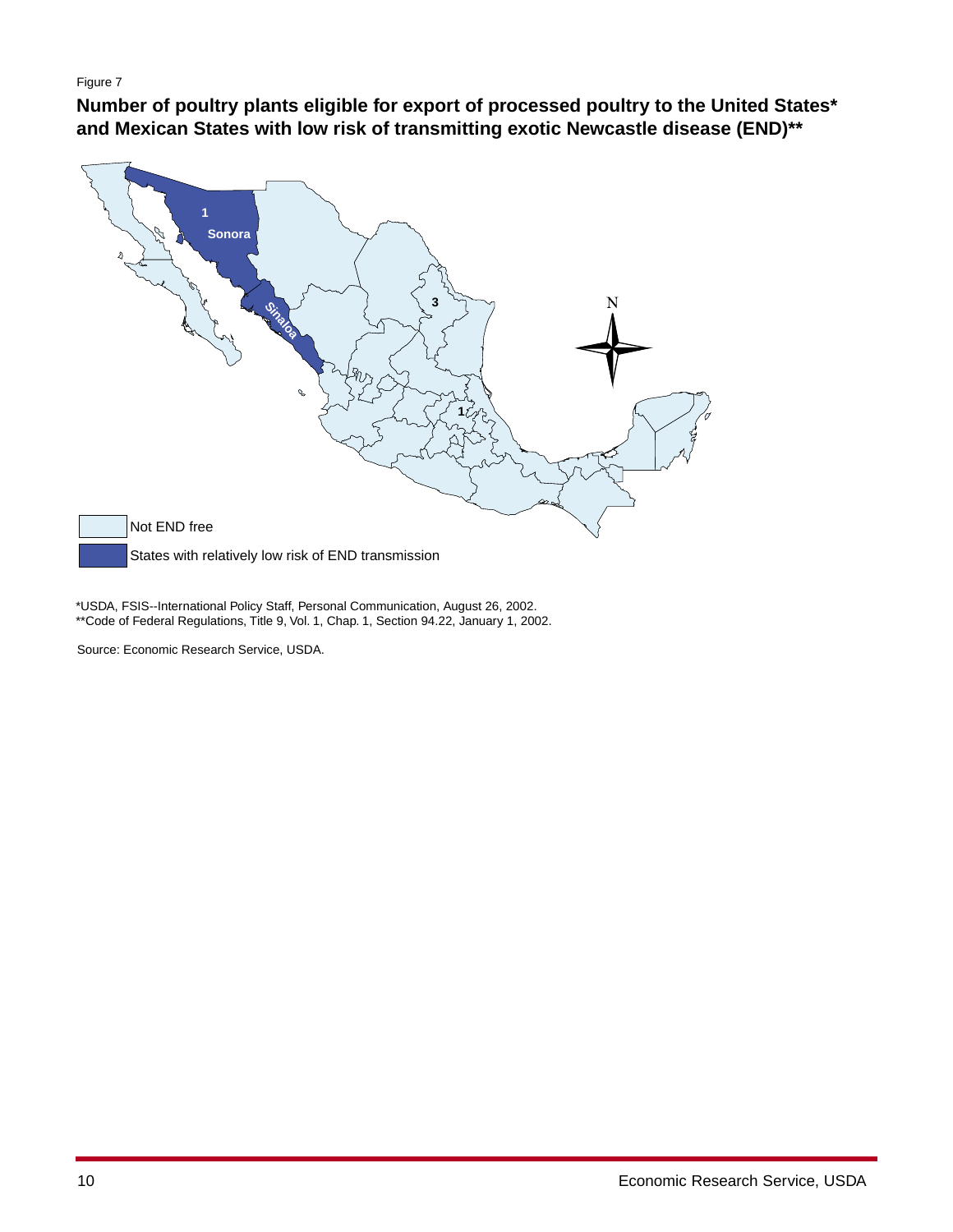# **FSIS Requirements**

Countries can request eligibility from FSIS to export fresh, chilled, and frozen poultry meat to the United States at any time, but have to meet both FSIS and APHIS requirements. The FSIS equivalence evaluation process to determine eligibility to export (processed or fresh) meat or poultry to the United States involves two steps, a document review and an onsite review (table 4).

The document review assures FSIS that critical points in the five risk areas (sanitation, animal disease,

slaughter, residues, and enforcement) are addressed satisfactorily by the foreign government. If this first step shows the country's system is satisfactory, a technical team from FSIS visits the country to assess firsthand its eligibility to export meat or poultry to the United States. After FSIS determines that the country's inspection system is equivalent to the U.S. inspection program, in the case of fresh, chilled, and frozen poultry meat, a U.S. rule is written and the country is certified as eligible to export fresh poultry meat to the United States.

#### **Table 4—FSIS steps to determine country eligibility to export fresh and cooked meat and poultry to the United States**

**Steps**

1. Countries make a formal written request to the International Policy Staff, FSIS,USDA.

- 2. Evaluation of a country inspection system:
	- Document review: Evaluation of country's laws, regulations, and other written information to assure critical points in the five risk areas (contamination, disease, processing, residues, and compliance and economic fraud) are addressed satisfactorily with respect to standards, activities, and resource allocation.
	- Onsite review: Technical team from FSIS visits the country to evaluate the five risk areas as well as other aspects of the inspection system, including plant facilities and equipment, laboratories, training programs, and in-plant operations, to assess country's eligibility to export meat or poultry to the United States.
	- FSIS writes the rules recognizing the country to be eligible to export meat to the United States.
- 3. FSIS reviews inspection in eligible countries to assure they continue to meet U.S. requirements. Review frequency of each exporting country is a minimum of one per year, but it may be more, based on the country's performance history.

Source: Food Safety and Inspection Service, USDA. *Importing Meat and Poultry to the United States: A Guide for Importers and Brokers*. Online version updated December 1998. Personal communication, International Policy Staff, August 26, 2002.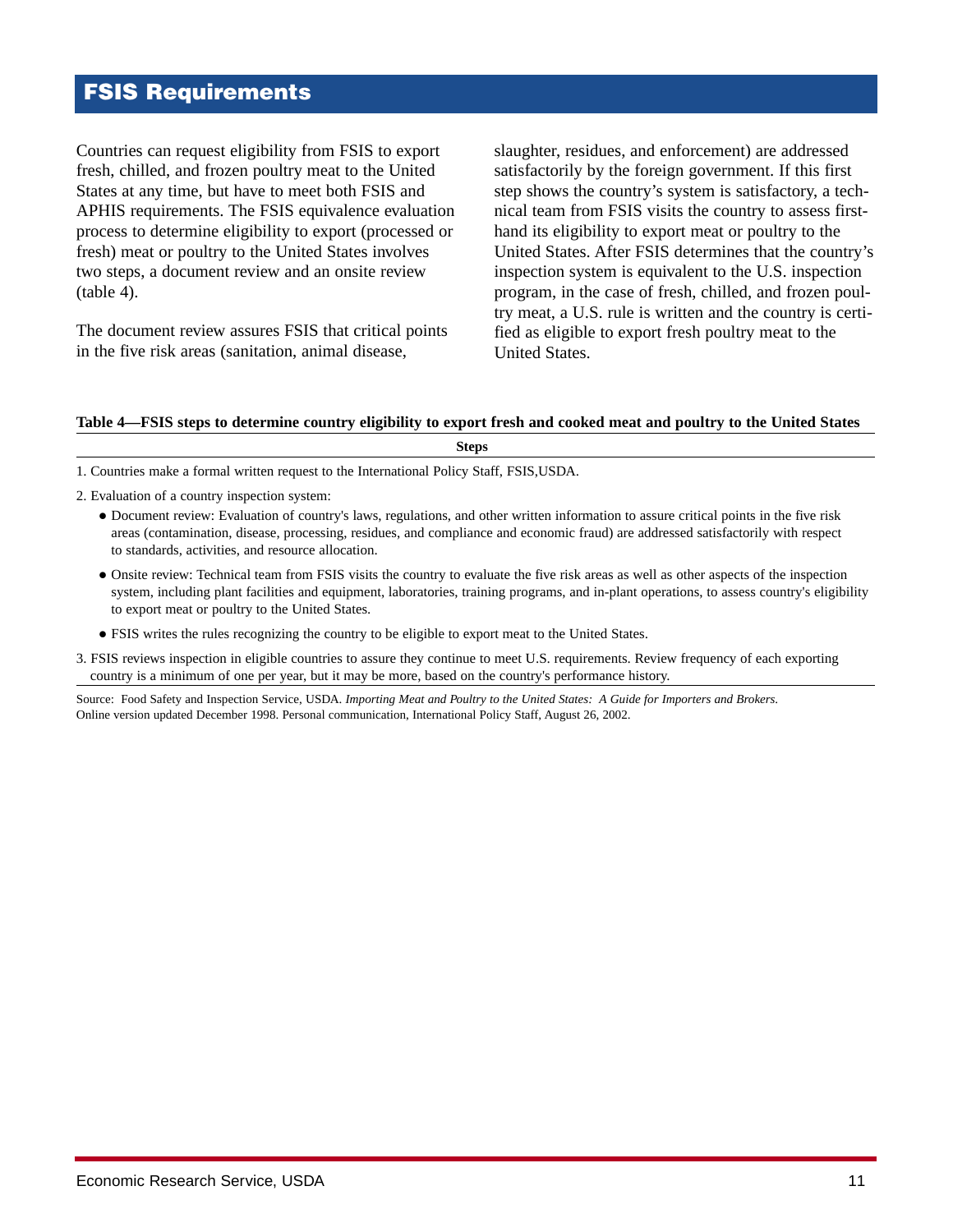## **Mexico Sanitary Regulatory Environment**

The sanitary conditions required for exporting whole birds, parts, and processed poultry products from the United States to Mexico are summarized in table 5. The table shows that the Mexican government has instituted a series of specific regulations to insure that poultry meat products entering Mexico are disease free.

An additional special permit (table 6) from the "Dispositivo Nacional de Emergencia en Salud Animal (DINESA)" is required with regard to avian influenza for movement of birds into the interior of Mexico, before a shipment of poultry products and parts is permitted to enter Mexico. Moreover, when entering Mexico, vehicles carrying the imported products must:

- Have their containers securely fastened by means of a steel band if the cargo has to transit regions in which the disease is under control or is in the process of eradication with vaccination.
- The vehicle and its containers must be washed and disinfected in the exterior before entering a diseasefree zone or one that is in the process of eradication.

• The steel bands must be removed at the final destination by an officer of the "Secretaría de Agricultura, Ganadería y Desarrollo Rural, Pesca y Alimentación (SAGARPA)" or by a certified veterinarian.

Tables 5 and 6 show that the Mexican government has in place regulations governing the safety of poultry meat products being imported into the country, comprising a set of strict rules and regulations as well as specific guidelines to insure product safety. More information regarding Mexico's meat and poultry export requirements can be found in the FSIS Library of Export Requirements *[<http://www.fsis.usda.gov/OFO/](http://www.fsis.usda.gov/OFO/export/explib.htm) [export/explib.htm>](http://www.fsis.usda.gov/OFO/export/explib.htm)*. Producers, processors, and shippers on both sides of the border must work within these regulations set up by the United States and Mexico in order to carry out cross-border poultry commerce that could enhance trade options for both countries.

#### **Table 5—SAGARPA guidelines for importing poultry meat products (whole bird, parts, residuals, or processed birds) from the United States to Mexico**

| <b>General requirements</b>                                                                             | <b>Specific requirements</b>                                                                                                                                                              |
|---------------------------------------------------------------------------------------------------------|-------------------------------------------------------------------------------------------------------------------------------------------------------------------------------------------|
| Presentation of an official certificate issued by the<br>U.S. Department of Agriculture that indicates: | Products originated from federally inspected plants inspected before and after<br>slaughter (NOM-005-ZOO-1993).                                                                           |
|                                                                                                         | Meat is certified to be free of END (NOM-013-ZOO-1994).                                                                                                                                   |
|                                                                                                         | Meat is suitable for human consumption.                                                                                                                                                   |
|                                                                                                         | The product originated from a lot in which 35 END serial random samples<br>were withdrawn, resulting in a negative result using the "gel agar precipitation test."                        |
|                                                                                                         | During slaughtering and processing, poultry products were not mixed with birds<br>or meat that were not covered by the previous requirements (NOM-044-ZOO-1995).                          |
|                                                                                                         | Poultry products must be packed in cardboard boxes (NOM-044-ZOO-1995).                                                                                                                    |
|                                                                                                         | Vehicles and containers must be cleaned and disinfected before shipment<br>(NOM-044-ZOO-1995).                                                                                            |
|                                                                                                         | Shipments must originate in plants certified by the National Direction of Animal<br>Health, SAGARPA.                                                                                      |
|                                                                                                         | Personnel from the Animal and Plant Sanitary Inspection Office, in compliance<br>with the NOM-030-ZOO-1995, must inspect shipments in an establishment<br>authorized to export to Mexico. |

Source: Servicio Nacional de Sanidad, Inocuidad y Calidad Agroalimentaria (SENASICA), Secretaría de Agricultura, Ganadería y Desarrollo Rural, Pesca y Alimentación (SAGARPA), Mexico. October 11, 2001.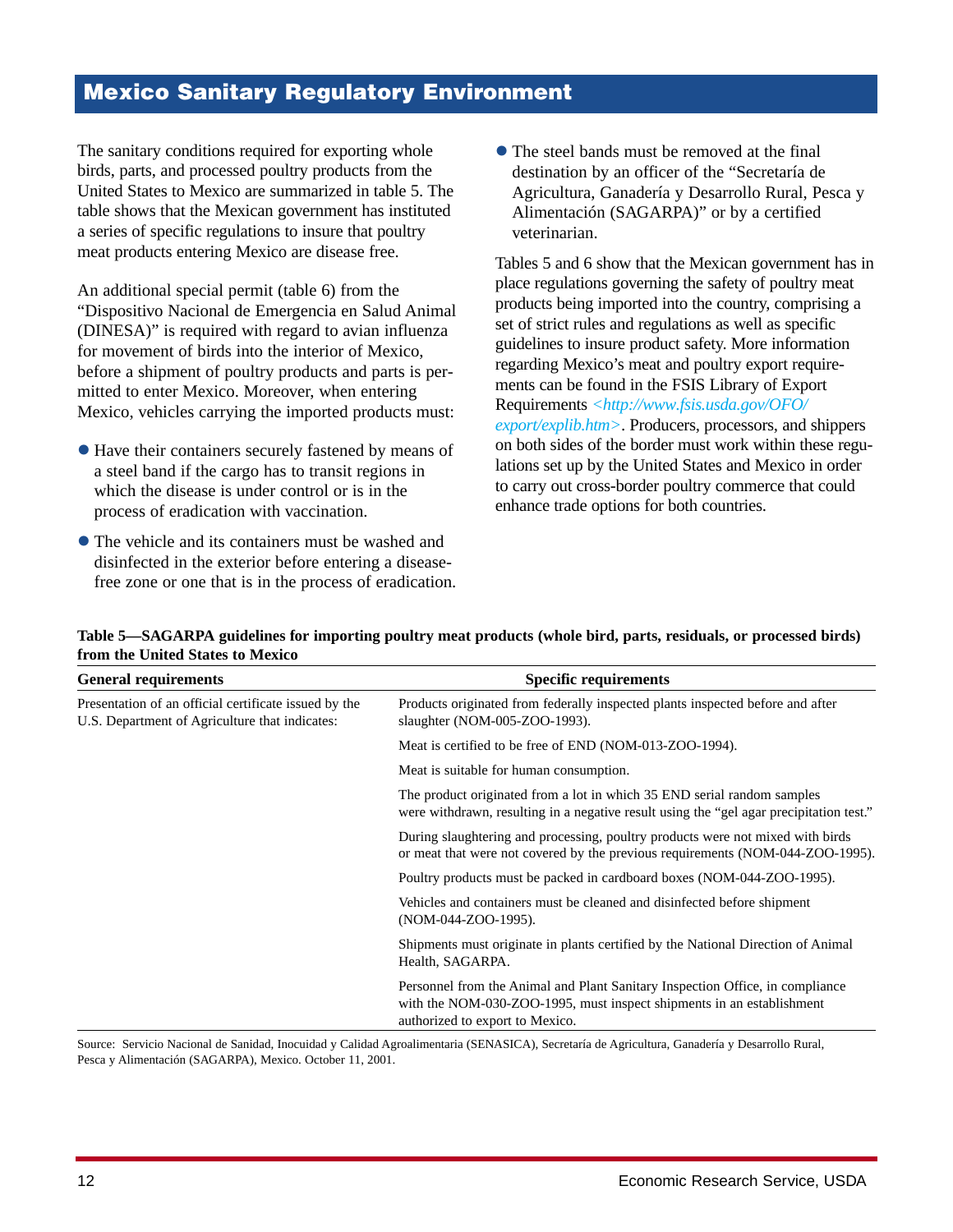#### **Table 6—SAGARPA requirements for shipping imported poultry meat products from the United States to or within Mexico**

| <b>Source/final destination</b>                                                                                                                                                                                                                                        | <b>Permit required</b> |
|------------------------------------------------------------------------------------------------------------------------------------------------------------------------------------------------------------------------------------------------------------------------|------------------------|
| Originated from a region in the process of eradication with vaccination to a disease-free region<br>or a region in the process of eradication.                                                                                                                         |                        |
| Originated from a region in the process of eradication to a disease-free region or in the process<br>of eradication, but has to go through a region in the process of eradication with vaccination.                                                                    |                        |
| Originated from a disease-free region to a disease-free region or one in the process of eradication,<br>but has to travel through a region in the process of eradication with vaccination. This is also applicable<br>to land transfers between airplanes or airports. |                        |

Source: Servicio Nacional de Sanidad, Inocuidad y Calidad Agroalimentaria (SENASICA), Secretaría de Agricultura, Ganadería y Desarrollo Rural, Pesca y Alimentación (SAGARPA), Mexico. October 11, 2001.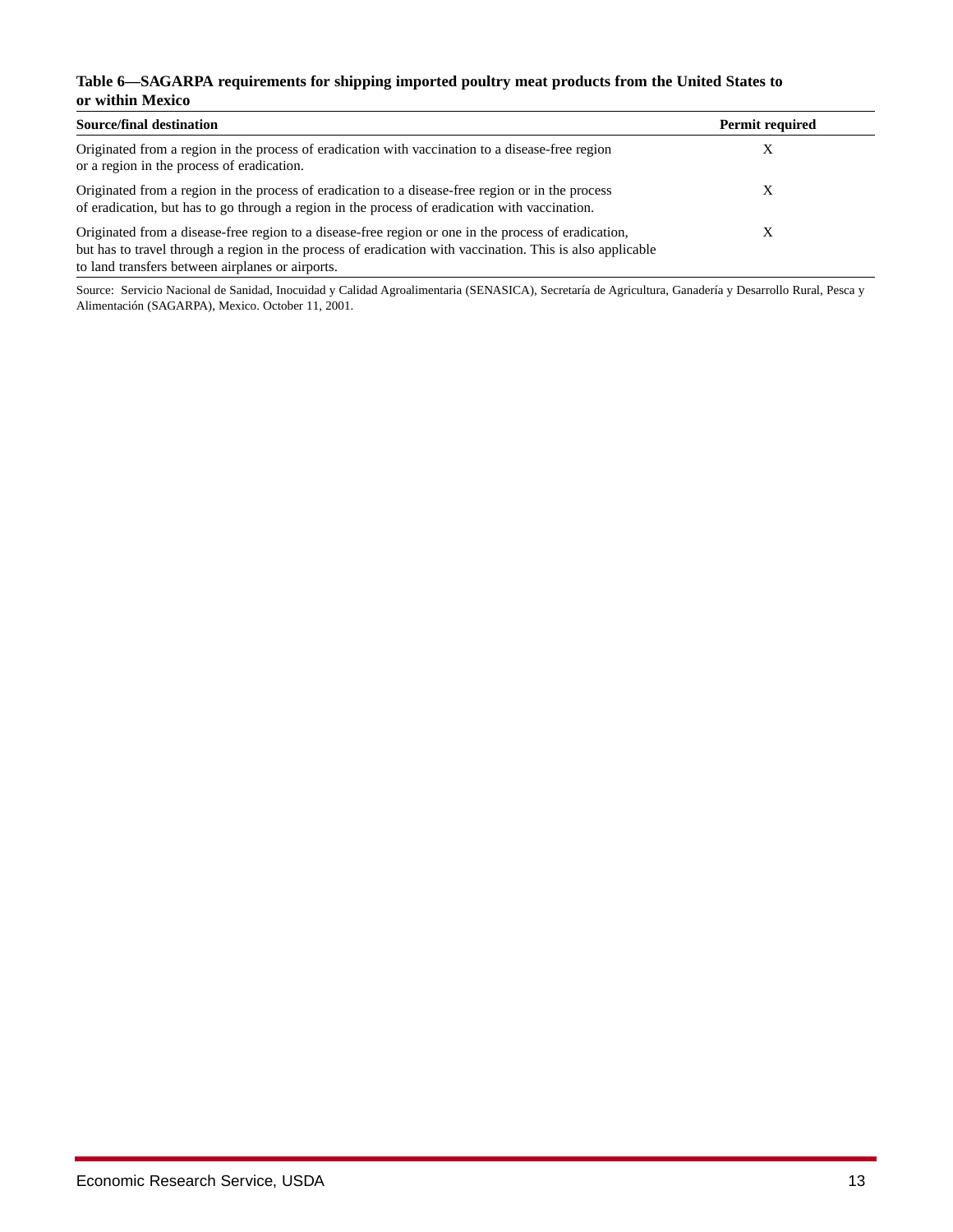# **Policy Changes and Trade Implications**

What will happen to U.S.-Mexican poultry markets once Mexico is allowed to ship chicken products from its low-risk-of-END-transmission states to the United States? Currently, the United States ships large volumes of poultry meat to Mexico, consisting mostly of MDM and dark meat. Conclusions can be drawn about relative differences in chicken and chicken product prices based on existing trade flows. Given the trade pattern in which products flow from where they are relatively cheap to where they are relatively expensive, one would expect Mexican poultry prices for dark meat to be higher than those in the United States. With relatively high poultry prices, the only fresh, chilled, and frozen poultry meat that Mexico could export to the United States, as long as Mexican plants meet U.S. import standards, would be those that fill special *niche* markets. However, some chicken parts, for instance white meat, may be cheaper in Mexico than in the United States, making them candidates for shipment north.

Since the traded items consist of wholesale chicken and chicken products, the prices to compare are the two countries' wholesale prices. The USDA's Agricultural Marketing Service (AMS) publishes a large number of U.S. wholesale chicken and chicken product prices. AMS also publishes prices obtained from Mexico regarding Mexican wholesale market prices and then transforms these prices from pesos per kilogram to dollars per pound. Mexican prices for whole-birds are generally similar to U.S. whole-bird prices, while the prices of parts tend to be much higher than U.S. prices.

The concept of "wholesale" prices differs between the two countries U.S. wholesale prices are, for the most part, those paid to the chicken processor. However, the Mexican wholesale market is an actual location where Mexican producers and importers deliver products to be bought by Mexican retailers. Therefore, Mexico's wholesale market prices are further up the marketing chain than the U.S. prices, and, accordingly, could reflect more transport and handling costs.

Mexico imports much more MDM than it produces. The production of MDM in the United States is largely the byproduct of boneless-cut production<sup>4</sup> and is used in both countries in luncheon meats and sausages, as well as in "ham" in Mexico. The MDM that Mexico imports competes, at best, indirectly with Mexican poultry production. It is expected that allowing Mexican plants to ship fresh, chilled, and frozen poultry to the United States will have negligible effects on the MDM component of U.S.-Mexican poultry trade. The low price of whole chickens in Mexican wholesale markets gives evidence that Mexican poultry producers and processors can compete with the United States in the production of whole birds. It is also apparent that U.S. dark meat and MDM are attractively priced relative to Mexican products.

<sup>&</sup>lt;sup>4</sup> U.S. wholesale MDM prices are generally lower than the wholesale chicken part prices, except for back and necks. MDM is produced as a way of recovering value from otherwise unusable parts.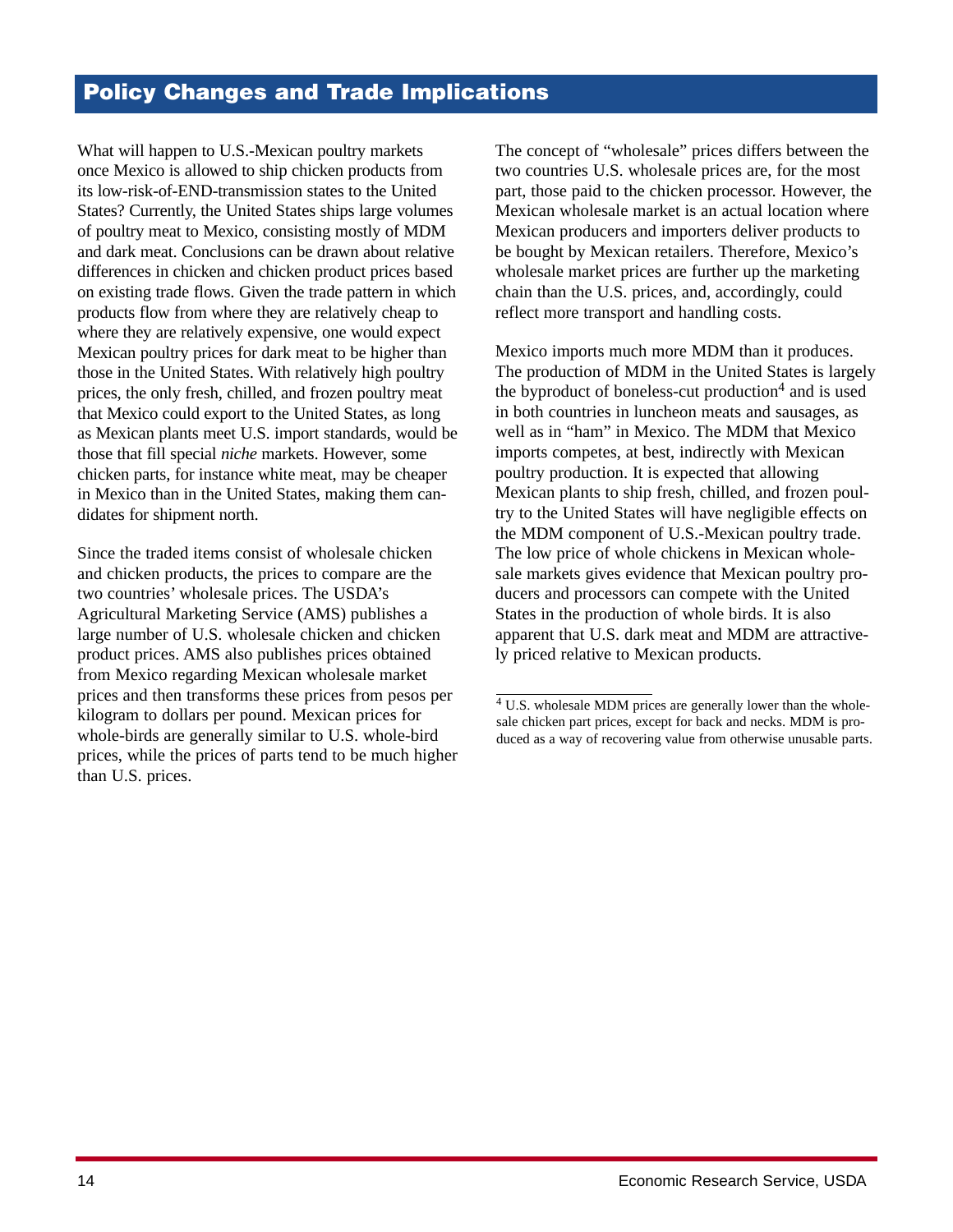### **Predicting Broiler Market Impacts: Model and Results**

The potential effects of allowing the relatively lowrisk-of-END-transmission Mexican states to ship poultry to the United States were evaluated using a product market model of the United States and Mexican poultry industries. The model captures the economics of production and marketing under different trade patterns, and it also incorporates different SPS measures affecting U.S.-Mexico chicken and chicken-product trade. In addition, it can be modified to incorporate changes in sanitary policies.

The model is a mathematical programming model, with a structure similar to the North American Trade Model for Animal Products (NATMAP), (Hahn, 1993) of the North American animal product market. Products included in the model are whole chickens, white meat, dark meat, and other chicken products. including backs, necks, and MDM. The model maximizes economic surplus<sup>5</sup> and solves for production, trade flows, and prices for all these products. The cost minimization equation is defined as follows:

Minimize Cost = 
$$
\sum_{i,j} S_{i,j,k} * TC_{i,j,k} + \sum_{i} [F_i(L_i) + G_i(W_i, C_i)] - \sum_{l,k} H_{l,k}(X_{l,k}) + \sum_{j} O_j
$$

where:

| $S_{i,j,k}$  | is the shipment from producing region<br>"i" to consuming region "j" of chicken<br>product (whole birds or cuts) "k", |
|--------------|-----------------------------------------------------------------------------------------------------------------------|
| $TC_{i,j,k}$ | is the cost of shipping chicken product<br>k from region i to region j,                                               |
| $L_i$        | is the number of live birds produced in<br>region i,                                                                  |
| $F_i(L_i)$   | is a regional cost function for raising<br>live birds in region i,                                                    |
| $W_i$        | is the number of birds produced in<br>region i for sale as whole birds,                                               |
| $C_i$        | is the number of birds cut up for parts<br>in region i,                                                               |
|              | $G_i(W_i, C_i)$ is a regional cost function for bird<br>slaughter and processing,                                     |

<sup>5</sup> Technically, it minimizes the costs of producing and moving chicken around and between the United States and Mexico subject to a consumer utility constraint. Proofs of the equivalency of these two approaches can be found in Hahn, 1993.

$$
X_{lk}
$$

is country "l" exports (outside the United States and Mexico) of chicken product k,

- $H_{lk}(X_{lk})$  is a function calculating the net surplus earned from exporting chicken (the net surplus is a benefit and is treated as a cost reduction), and
- *Oj* measures the total effect that chickenprice changes have on the consumer cost of living. Increases in chicken prices increase the cost of living, and decreases in chicken prices decrease it. Increases in the cost of living are costs, and decreases are savings.

As noted, there is a great deal of uncertainty about the relative competitive position of Mexican and U.S. chicken products. A wide range of assumptions about price relationships and other economic variables were incorporated into the model, including a range of assumptions about price relationships and economic parameters. One of the goals of this modeling exercise was to identify critical factors that determine the effects of policy changes. At present, demand preferences in the two countries make poultry markets complementary. However, in the future the two markets might become competitive, given Mexico's lower production costs.

All scenarios were based on the following assumptions: (1) it is economically feasible to ship dark meat to Mexico, but not whole birds; (2) it would be profitable to ship white meat north to the United States from Sinaloa and Sonora, Mexico, but not whole birds; (3) in the long run, additional states in Mexico are recognized as relatively low risk of END transmission by APHIS; (4) Mexico is certified by FSIS as eligible to export fresh, chilled, and frozen poultry to the United States; and (5) the cost of Mexican plants obtaining FSIS certification is negligible on a per bird basis.

Assumption (1) matches current reality, whereas assumption (2) was added to allow for some impact of relatively low-risk-of-END-transmission state shipments to the United States. Unless some Mexican products are competitive in the United States, the policy change will have no effect on the markets. Assumptions (3) and (4) are based on Mexico's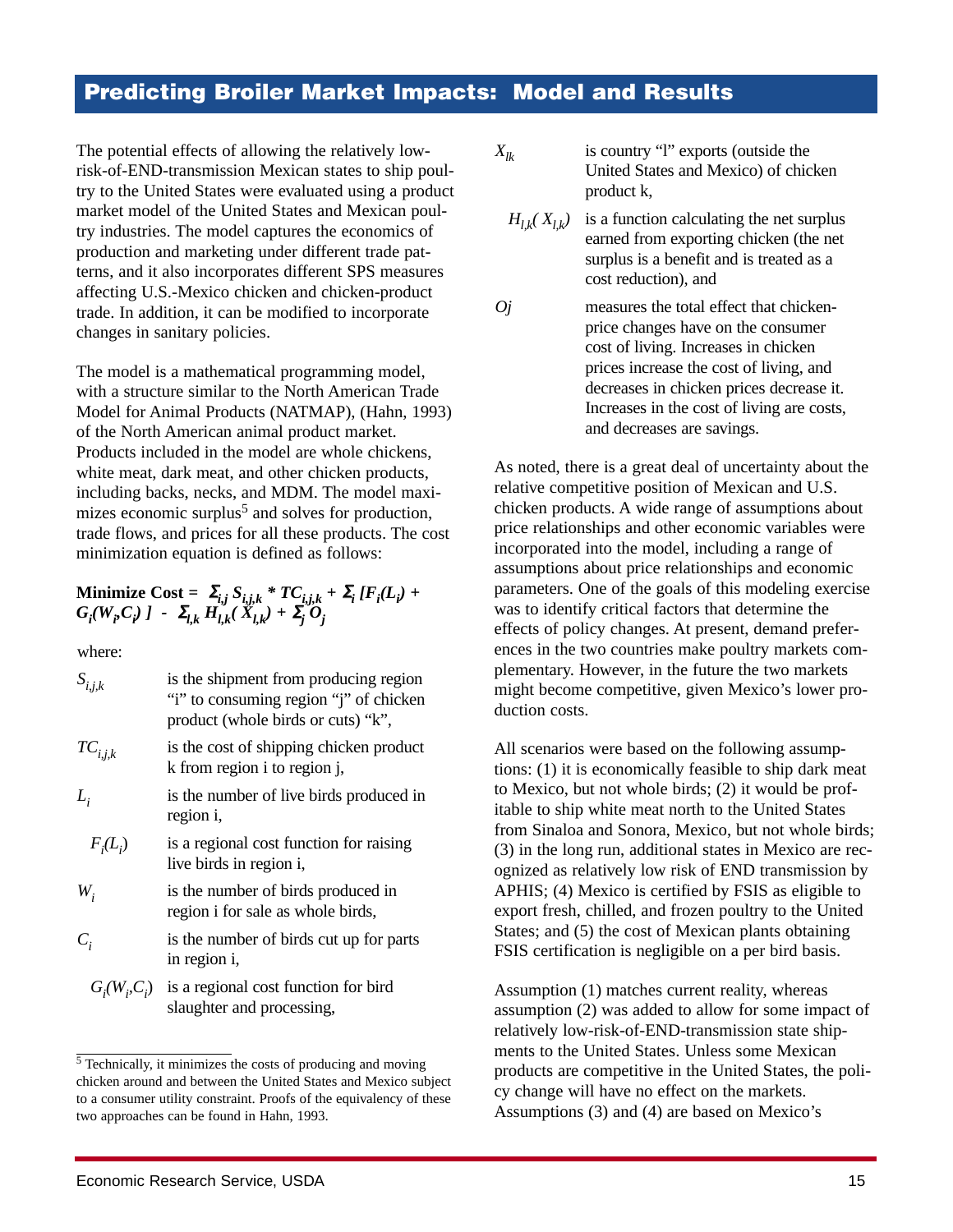requesting that additional states be recognized by APHIS as relatively low risk of END transmission and be certified by FSIS to export fresh, chilled, and frozen poultry to the United States.

The most important factor driving potential market changes is the difference between U.S. and Mexican chicken product prices. The lower the price of white meat in Mexico relative to the United States, the larger will be the effect on trade flows of allowing low-risk states to ship poultry north. The next most important factor is the chicken production capacity and ability to expand of low-risk-of-END-transmission states.

To determine the economic impact of allowing Sinaloa and Sonora to export fresh, chilled, and frozen poultry to the United States, two scenarios were developed:

- Scenario 1: the baseline, representing current conditions in which Sinaloa and Sonora are recognized as relatively low risk of END transmission but are not certified as eligible to export fresh, chilled, and frozen poultry to the United States.
- Scenario 2: Sinaloa and Sonora are certified to export fresh, chilled, and frozen poultry to the United States.

Total Mexican chicken production is approximately 13 percent of U.S. production. In 2000, Sinaloa and Sonora accounted for about 4 percent of total Mexican broiler production (SAGARPA-SIAP, 2001). Because chicken production in Sinaloa and Sonora is small

compared with that of the United States, allowing these states to export products to the United States will have little effect on the U.S. poultry market (scenario 2). If the two states can greatly expand their production, it would still have little effect on U.S. prices. Shipments of white meat to the United States may have a minor effect on U.S. chicken prices. These small price changes will cause only slight changes in U.S. poultry production (tables 7 and 8).

To analyze the economic impact of having more Mexican states join the low-risk group eligible to ship to the United States, an additional set of four sensitivity scenarios (scenarios 3-6) were incorporated. In these scenarios, two additional assumptions were considered: (1) Mexican poultry production has the capacity to expand greatly (this maximizes the effects of allowing Mexico to export fresh, chilled, and frozen poultry), and (2) Mexico has no real cost advantage in chicken processing over the United States. The scenarios allow different percentages of Mexican production to be shipped from relatively low-risk-of-END-transmission states, as follows:

• Scenario 3: 15 percent of total Mexican production—this quantity is produced in Sinaloa, Sonora, and one of the following states as they are recognized as relatively low risk of END transmission: Veracruz, Jalisco, Puebla, Guanajuato, Querétaro, and Mexico. Each of these states accounts for between 8 to 12 percent of national poultry production.

| Table 7—Sensitivity analysis: Predicted wholesale prices with expansion of low-risk-of-END |  |
|--------------------------------------------------------------------------------------------|--|
| areas of Mexico                                                                            |  |

| Country    |   | Scenarios <sup>1</sup> | Whole birds                            | White meat | Dark meat | <b>MDM</b> |
|------------|---|------------------------|----------------------------------------|------------|-----------|------------|
|            |   |                        | -- Dollars per kg -------------------- |            |           |            |
| <b>USA</b> |   | <b>BASE</b>            | 0.88                                   | 1.59       | 0.55      | 0.35       |
|            | 2 | 4%                     | 0.88                                   | 1.59       | 0.55      | 0.35       |
|            | 3 | 15%                    | 0.88                                   | 1.59       | 0.55      | 0.35       |
|            | 4 | 25%                    | 0.88                                   | 1.59       | 0.55      | 0.35       |
|            | 5 | 50%                    | 0.88                                   | 1.59       | 0.55      | 0.35       |
|            | 6 | 96%                    | 0.88                                   | 1.59       | 0.55      | 0.35       |
| Mexico     | 1 | <b>BASE</b>            | 0.84                                   | 1.40       | 0.61      | 0.41       |
|            | 2 | 4%                     | 0.85                                   | 1.42       | 0.61      | 0.41       |
|            | 3 | 15%                    | 0.86                                   | 1.47       | 0.58      | 0.41       |
|            | 4 | 25%                    | 0.86                                   | 1.48       | 0.58      | 0.41       |
|            | 5 | 50%                    | 0.86                                   | 1.49       | 0.58      | 0.41       |
|            | 6 | 96%                    | 0.86                                   | 1.49       | 0.58      | 0.41       |

1The "BASE" scenario represents current conditions under which Mexico cannot ship fresh, chilled, or frozen poultry to the United States. The percent scenarios are that portion of Mexican production occurring in relatively low-risk of END transmission states.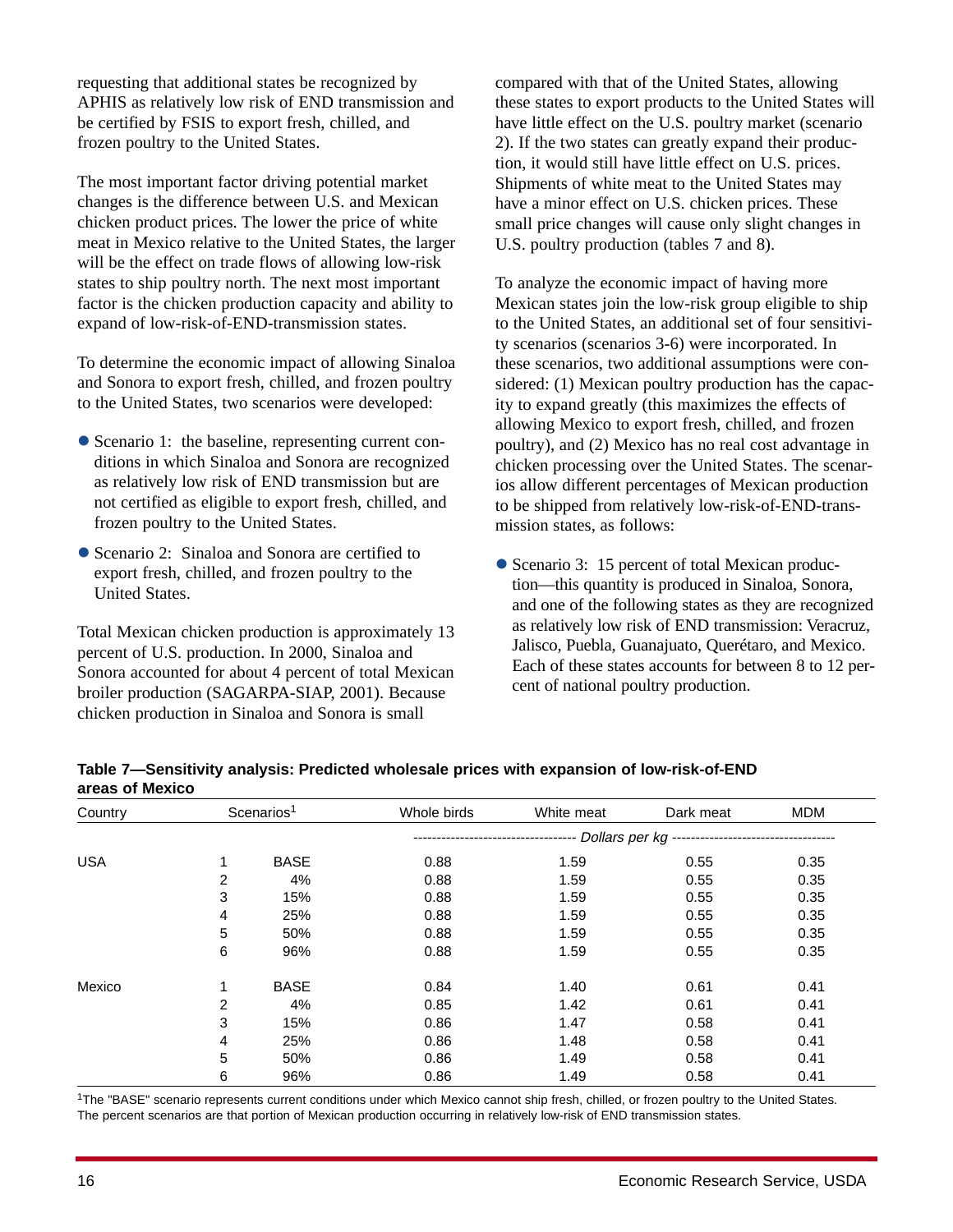• Scenarios 4, 5, and 6: 25, 50, and 96 percent of total Mexican production—these quantities reflect production from additional regions in Mexico as they are gradually recognized as being at relatively low risk of END transmission.

The production of white meat for export to the United States leads to increased production of dark meat in Mexico in all of the scenarios analyzed (table 9). This increase in dark meat production displaces some U.S. exports of dark meat to Mexico. As more Mexican states join the low-risk group (and assuming that Mexico has the capacity to expand its own production), U.S. dark meat exports to Mexico could be entirely displaced. U.S. MDM exports are little affected by changes in the SPS status of Mexican states. There are no significant changes in total U.S. broiler consumption relative to the baseline.

The model results indicate that allowing the relatively low-risk-of-END-transmission states to export fresh

poultry to the United States will largely affect the Mexican broiler market. Higher white meat prices in the United States relative to those in Mexico are expected to increase the total *value* of chickens from low-risk states, leading to an increase in production in these states. Higher prices in the low-risk states will be transmitted to other production regions. U.S. prices for chicken and chicken cuts are not significantly affected by the increase in Mexican imports. In all the scenarios, there were negligible changes in U.S. prices (table 7).

The impacts are negligible because changes in exports to Mexico and imports from Mexico are small compared with U.S. production and consumption. The low U.S. price for dark meat could place a ceiling on Mexican dark meat prices. Mexican dark meat prices may even decline slightly as more dark meat is produced in Mexico as a byproduct of increased production of white meat to be exported to the United States. However, the decrease in domestic whole chickens supplied to the Mexican market will tend to increase

| Country    |            | Scenarios <sup>1</sup> | Production            | Imports | Exports | Consumption |  |
|------------|------------|------------------------|-----------------------|---------|---------|-------------|--|
|            |            |                        | 1,000 metric tons --- |         |         |             |  |
| <b>USA</b> |            | <b>BASE</b>            | 14,899                | 0       | 2,806   | 12,093      |  |
|            | 2          | 4%                     | 14,821                | 33      | 2,755   | 12,099      |  |
|            | 3          | 15%                    | 14,760                | 61      | 2,717   | 12,104      |  |
|            | 4          | 25%                    | 14,757                | 62      | 2,715   | 12,104      |  |
|            | $\sqrt{5}$ | 50%                    | 14,756                | 63      | 2,714   | 12,105      |  |
|            | 6          | 96%                    | 14,756                | 63      | 2,714   | 12,105      |  |
| Mexico     | 1          | <b>BASE</b>            | 1,989                 | 173     | 0       | 2,162       |  |
|            | 2          | 4%                     | 2,070                 | 120     | 33      | 2,157       |  |
|            | 3          | 15%                    | 2,122                 | 87      | 61      | 2,148       |  |
|            | 4          | 25%                    | 2,122                 | 87      | 62      | 2,147       |  |
|            | $\sqrt{5}$ | 50%                    | 2,123                 | 87      | 63      | 2,147       |  |
|            | 6          | 96%                    | 2,123                 | 87      | 63      | 2,147       |  |

#### **Table 8—Sensitivity analysis: Predicted chicken supply and utilization with expansion of low-risk-of-END areas of Mexico**

1The "BASE" scenario represents current conditions under which Mexico cannot ship fresh, chilled, or frozen poultry to the United States. The percent scenarios are that portion of Mexican production occurring in relatively low-risk of END transmission states.

| Table 9—Sensitivity analysis: Predicted chicken trade with expansion of low-risk-of-END areas of Mexico |  |  |  |  |  |
|---------------------------------------------------------------------------------------------------------|--|--|--|--|--|
|---------------------------------------------------------------------------------------------------------|--|--|--|--|--|

| <b>From</b> | To     | Chicken product or part | Scenarios <sup>1</sup> |    |                                                      |     |     |     |
|-------------|--------|-------------------------|------------------------|----|------------------------------------------------------|-----|-----|-----|
|             |        |                         | Base                   | 4% | 15%                                                  | 25% | 50% | 96% |
|             |        |                         |                        |    | ---------------- 1,000 metric tons ----------------- |     |     |     |
| <b>USA</b>  | Mexico | Dark meat               | 81                     | 31 |                                                      |     |     |     |
| <b>USA</b>  | Mexico | Backs, necks, MDM       | 92                     | 89 | 87                                                   | 87  | 87  | 87  |
| Mexico      | USA    | White meat              |                        | 33 | 61                                                   | 62  | 63  | 63  |

1The "BASE" scenario represents current conditions under which Mexico cannot ship fresh, chilled, or frozen poultry to the United States. The percent scenarios are that portion of Mexican production occurring in relatively low-risk of END transmission states.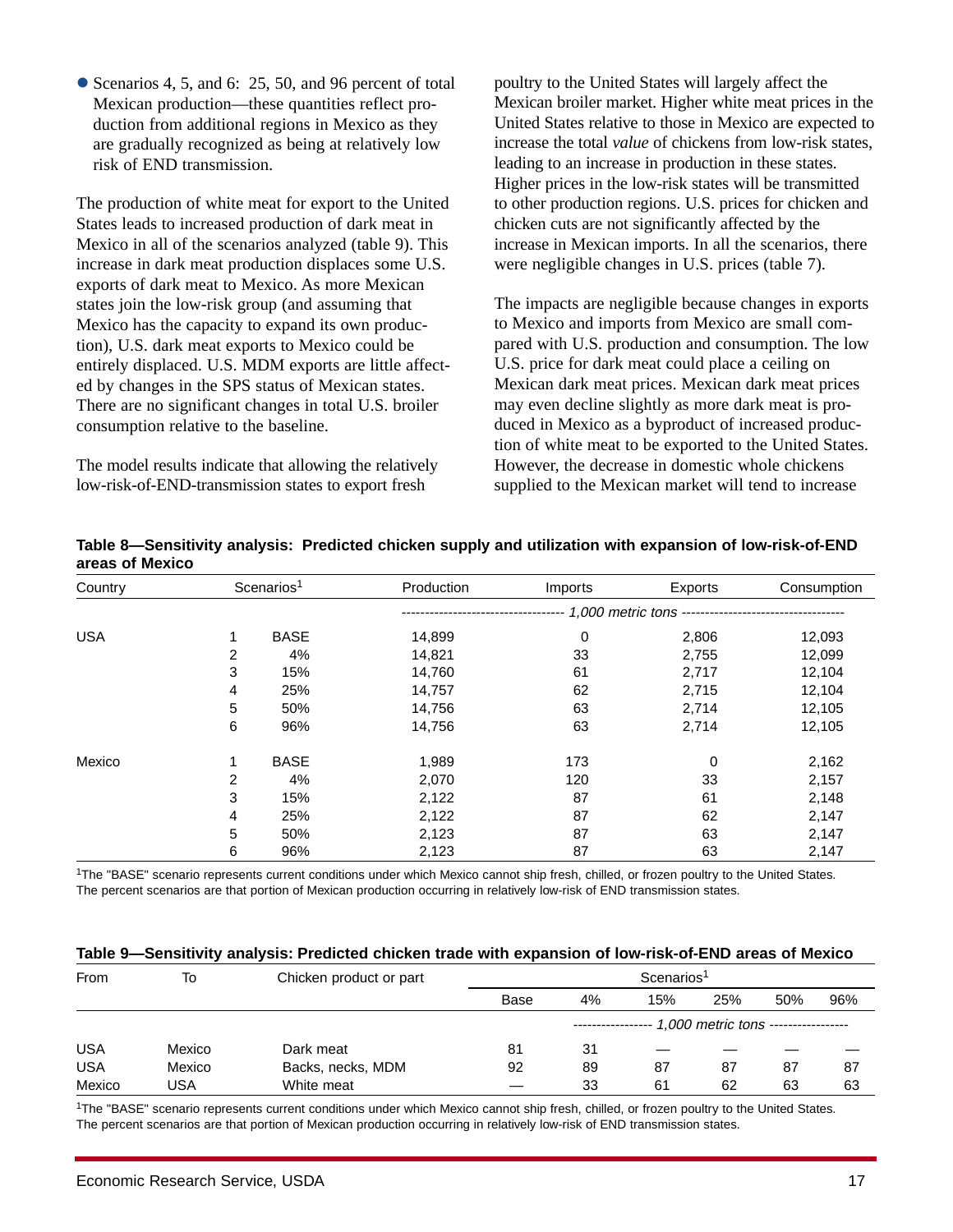their price in Mexico. Ultimately, these factors are likely to cause higher prices for white meat and whole chickens in Mexico and a decline in Mexican dark meat prices.

The scenarios are all based on the assumption that the Mexican poultry industry in the low-risk states can expand in response to higher prices. If one more major Mexican production state is recognized as relatively low risk of END transmission (representing 15 percent of Mexican total production), then U.S. exports of dark meat could be affected. There is little difference in the expected economic impacts in the United States and Mexico between the scenario that adds 15 percent to Mexican production and scenarios that add higher percentages. Once 15 percent of Mexico's production is eligible for export to the United States, Mexican production will have expanded enough to eliminate dark meat imports, and Mexican breast meat shipments to the United States will not have a significant effect on the U.S. market.

Despite Mexico's importance in poultry trade, elimination of Mexico as an export market for U.S. dark meat would only lower U.S. chicken exports by 3 percent. Total Mexican chicken production would expand at

most by 7 percent, because at that level of production white and dark meat prices equalize in both countries. Increased supplies of white meat from Mexico and decreased exports of dark meat to Mexico lead to slightly lower U.S. broiler production relative to the base, less than 1 percent. U.S. chicken consumption changes little.

An expanding Mexican poultry industry could have a potentially beneficial effect on other U.S. agribusiness industries. Increased broiler production would require an increase in feed grain<sup>6</sup> demand and much of this grain is expected to come from the United States. In summary, at present the two markets complement each other, and if Mexico could sustain its lower production costs and meet the SPS requirements, it could satisfy its own dark meat demand. Moreover, model results indicate that Mexico may have the potential to develop a significant broiler industry.

 $6$  Currently in Mexico, there are tariff-rate quotas (TRQ) on whole kernel corn imports from the United States but none for worked corn (any processed corn such as ground, cracked, or kibbled corn) and sorghum. According to Ensminger (1992), sorghum is a 100-percent substitute for corn in poultry feed rations.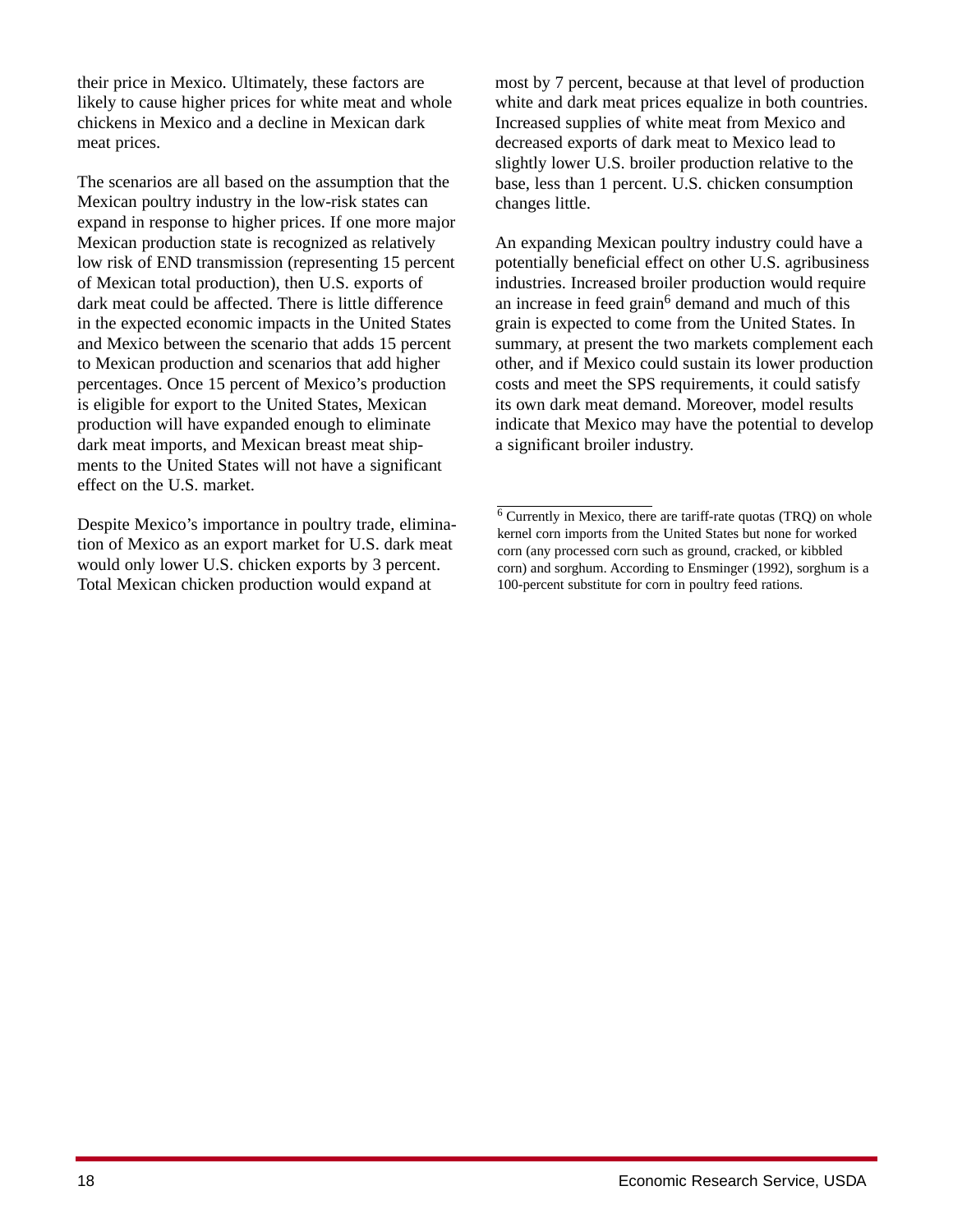### **Conclusions and Further Research**

U.S.-Mexico poultry trade is influenced by comparative advantage in production and differences in consumer tastes. Another major force driving poultry trade is the impact of sanitary regulations. Currently, poultry processing plants from all regions of Mexico that have been certified to export to the United States can only export processed poultry (e.g., canned or cooked) if they follow strict plant cleaning protocols. At present Mexico is petitioning FSIS for certification to export fresh, chilled, and frozen poultry to the United States. In addition, Mexico requested APHIS to consider additional states to be declared low risk for transmitting END.

Difficulties in comparing U.S. and Mexican "wholesale" prices limit the ability to make any predictions with certainty of trade flows once the relatively lowrisk-of-END-transmission states are certified for fresh, chilled, and frozen poultry meat export to the United States. It appears that white meat has a higher price in the United States. If this is the case, and Mexican processing plants could meet SPS standards, it would be to their advantage to ship their white meat north to the United States. Because Sinaloa and Sonora are small producers of chicken, they could greatly expand their production. Export of all their white meat to the United States would have little effect on U.S. poultry prices. Even under the assumption that almost all Mexican states are declared relatively low risk of END transmission and can ship fresh, chilled, and frozen poultry to the United States, the effect on U.S. prices could be very small.

However, if more Mexican states are recognized as relatively low risk of END transmission, then U.S. exports of dark meat to Mexico may be substantially eliminated. It can be expected that expansion of the Mexican poultry industry would lead to increased shipments of U.S. feed grains to Mexico. The model presented in this study only addresses trade between the United States and Mexico. Future analysis could entail a global study to evaluate Mexico's potential trade position in the world poultry market.

Additional research could address a number of issues related to U.S.-Mexican poultry trade. The model has identified the most important factor driving trade as the differences in wholesale chicken prices. The main priority for further research is to determine at which level in the marketing channel Mexican prices for chicken and chicken products are directly comparable to U.S. wholesale prices. Other research items include: 1) expanded study of the Mexican poultry market to measure the current production of poultry in Mexico, especially the two states with relatively low risk of END transmission and their ability to expand their capacity; 2) comparison of U.S.-Mexico poultry cost structure; 3) analysis of the institutional structure of the wholesale-retail broiler market in Mexico; 4) analysis of potential trade flows and the impact on farmers, processors, and consumers on both sides of the border; and 5) analysis of Mexico's competitiveness in the world poultry market.